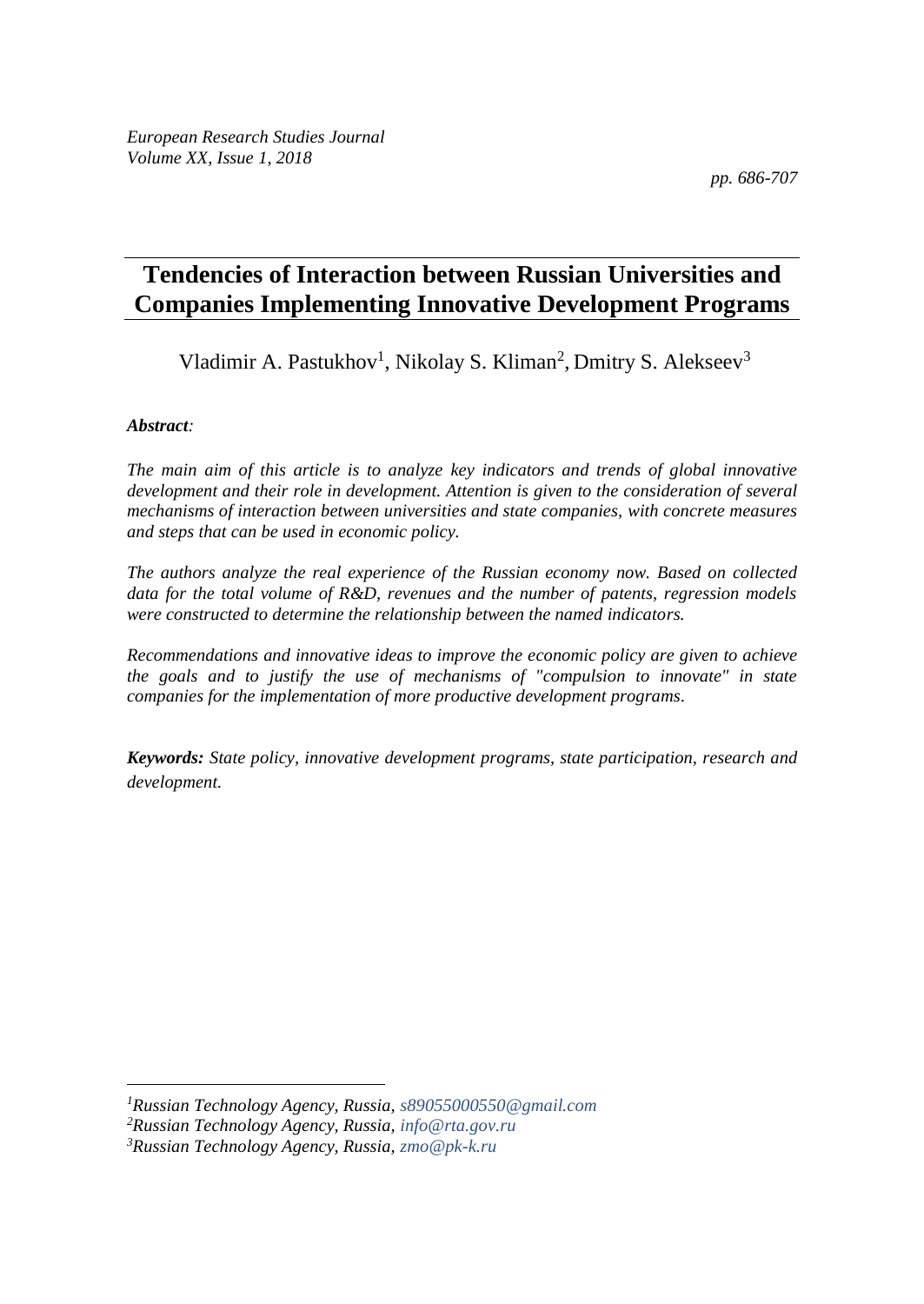#### **1. Introduction**

The purpose of the study is to analyse the trends in the interaction between state companies (hereinafter – state-owned companies, in Russia, companies with state participation, which implement innovative development programs, are the companies approved by the order of the Chairman of the Government of the Russian Federation dated November 7, 2015 No. DM-P36-7563 and currently include 57 societies with state participation, state corporations, state companies and Federal state unitary enterprises that have developed innovative development programs) implementing innovative development programs (hereinafter – IDP) and universities.

The subject of the study is to use institutional forms and quantitative indicators of both innovative development and partnership in the educational and scientific sphere, in which one of the participants is a state company and the other participant is a state university. Based on the results of the study, a regression was built for 48 Russian state-owned companies, which makes it possible to show whether there is a correlation between the costs of research and development (hereinafter R&D), the number of patents and the revenues of state companies. The article also offers recommendations on the further improvement of Russia's economic policy for the long-term period.

The article consists of two parts. The first part studies the key indicators and trends of the global innovative development that explains the interconnectedness of various indicators of innovative development of the national economies, which is reflected in the integral level of competitiveness. The latest world statistical data analyse the R&D sector among the leading countries and the BRICS countries as a universally recognized indicator of their "striving" to achieve scientific and technical superiority. The article notes the importance of orientation of state companies on global competitiveness and the world market, emphasizing the role played by innovation, technology and science in this development. The business sector is the main source of R&D in the world and, at the same time, the consumer.

In the second part, we will answer the question about how to increase the innovative activity of state companies giving a description of the results of implementation of IDP with state participation. In addition, the main issue that must be studied is whether the transformation and the active role that state companies should play can change the traditional view of the inefficiency of state enterprises and whether this can be an alternative to privatization. The article uses statistical research methods, the methods of comparison, clustering and regression analysis.

## **2. Literature Review**

#### **2.1 Key indicators and trends of scientific and innovative development**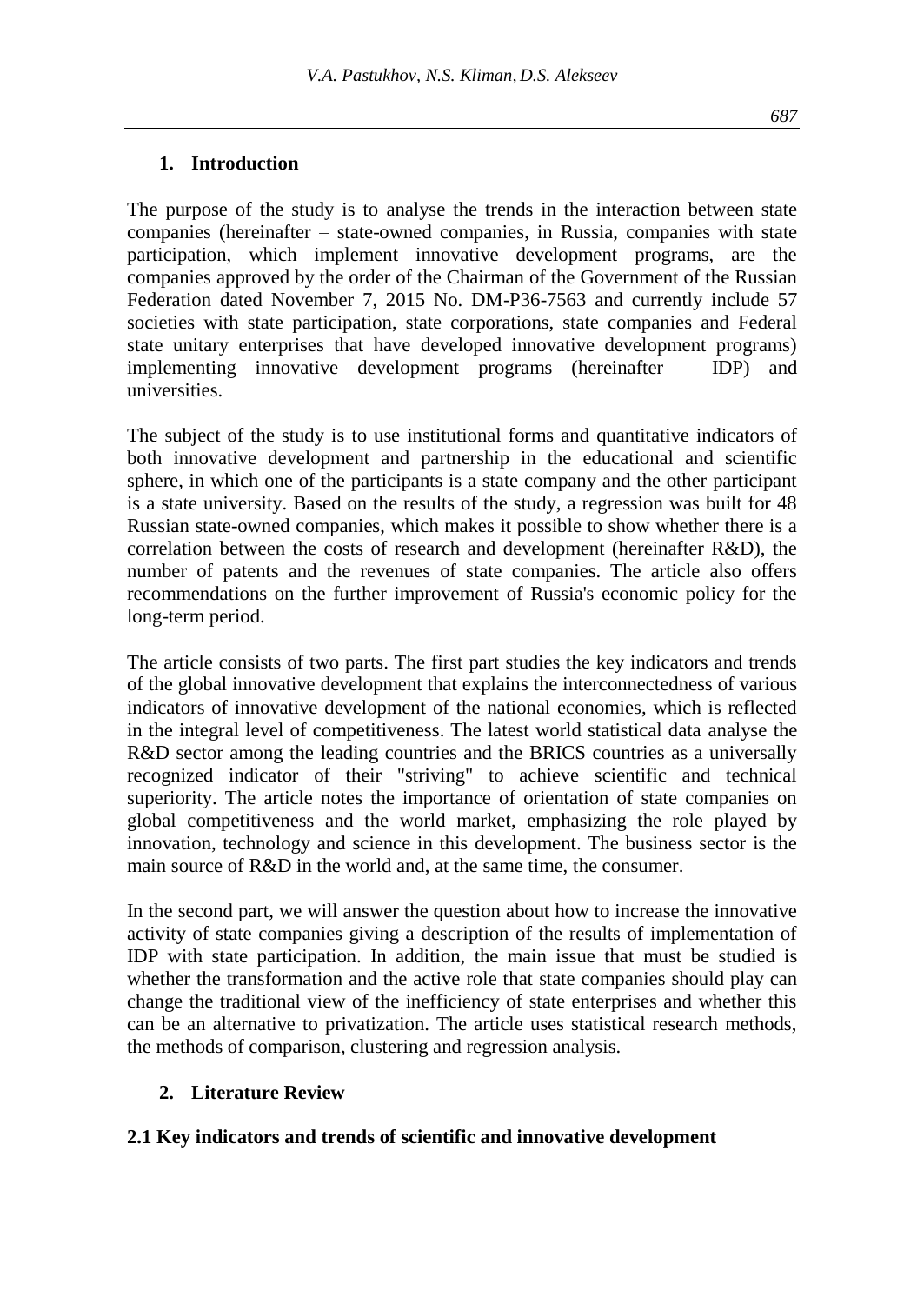The level of expenditures on research and development, the global innovation index (Table 1) and the jurisdictions of the largest companies confirms the interconnectedness of such categories as labor productivity, (technology, capital, people), innovative receptivity, the level of per capita income and the development of services in the industrialized and some developing countries (Pastukhov *et al.,* 2016).

Since 2007, INSEAD business school (France) together with Cornell University and the World Intellectual Property Organization have been conducting a global study of the world countries in terms of innovation development index (84 indicators are analyzed).

| National economy  | Rating<br>$(0-100)$ | Rank           | Income          |
|-------------------|---------------------|----------------|-----------------|
| Switzerland       | 66,28               | 1              | High income     |
| Sweden            | 63,57               | $\overline{c}$ | High income     |
| United Kingdom    | 61,93               | $\overline{3}$ | High income     |
| <b>USA</b>        | 61,40               | $\overline{4}$ | High income     |
| Finland           | 59,90               | 5              | High income     |
| Singapore         | 59,16               | 6              | High income     |
| Ireland           | 59,03               | 7              | High income     |
| Denmark           | 58,45               | 8              | High income     |
| Netherlands       | 58,29               | 9              | High income     |
| Germany           | 57,94               | 10             | High income     |
| Republic of Korea | 57,15               | 11             | High income     |
| Hong Kong (China) | 55,69               | 14             | High income     |
| Canada            | 54,71               | 15             | High income     |
| Japan             | 54,52               | 16             | High income     |
| New Zealand       | 54,23               | 17             | High income     |
| France            | 54,04               | 18             | High income     |
| Australia         | 52,65               | 19             | High income     |
| China             | 50,57               | 25             | High income     |
| Russia            | 38,50               | 43             | High income     |
| South Africa      | 35,85               | 54             | Moderate income |
| India             | 33,61               | 66             | Moderate income |
| Brazil            | 33,19               | 69             | Moderate income |

*Table 1. Global Innovation Index 2016*

Studying the rating of 2016, we can conclude that three centres have emerged in the world, which are capable to assume the role of a global innovation leader in the transition to a knowledge-based economy, while three regions compete among themselves in the growth of innovative products (services) in the global commodity turnover. The leaders include Northern Europe and Switzerland. They are the most susceptible to innovations and have a well-established institutional environment. The group of leaders also includes countries of the Anglo-Saxon world with the

*688*

*Source: Dutta, Lanvin & Wunsch-Vincent, 2016.*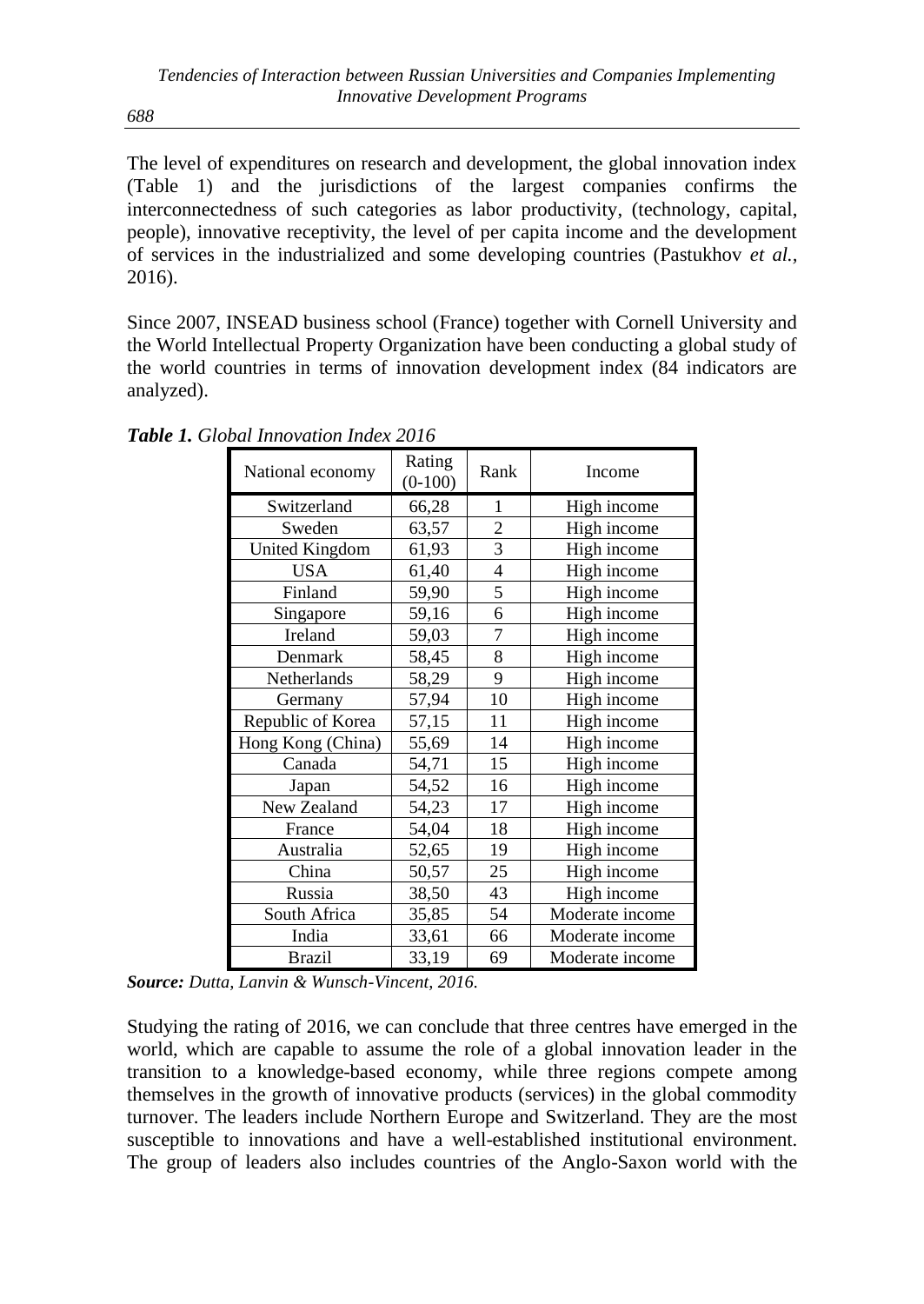fourth place in the rating occupied by the USA, the economy of which is the largest in the world by nominal GDP (17,4 trillion dollars, World Bank, 2015). The third region is represented by Japan and three Asian countries that managed to "move from the third world to the first" (Yew, 2016). In the ranking of 2016 Russia occupies the 43th position (neighbouring with Turkey and Greece), which is comparable with the level of the BRICS group countries. Despite the higher quality of resource and human potential, in the group of large and rapidly developing countries Russia is inferior to China according to the innovation index. The most significant positive changes in the "Global Innovation Index 2016" among the OECD and BRICS countries in the rating of 2016 compared to 2015 are observed in India (15 positions), Russia (5 positions), China (4 positions), Republic of Korea (3 positions), and among the leaders the rating fell by 5 positions for the Netherlands.

The comparison of the countries' positions according to the global research on the development of innovations (Table 1) with the countries' positions regarding their development level as a sphere of R&D (Table 2) as well as the share of global companies on the global markets, shows the interrelations between the ratings examining various aspects of development. In countries with high labour productivity, and, therefore, actively using high technologies in all spheres of the economy, the global innovation index is higher, which forms the environment for the development of international private and state companies. In addition, on the world market, one of the most significant economic phenomena forming the high economic growth is a breakthrough in the services sector (Esfahani and Ramirez, 2003; Osadchy and Akhmetshin, 2015; Akopova *et al.,* 2017).

The concentration of competencies (from idea to product) at one enterprise was replaced by the model of "Open Innovations" that makes it possible for the government to set in motion a whole range of activities that stimulate the innovative activity of enterprises and the transition to a knowledge economy. Information and communication technologies, the network nature of interactions in the new conditions makes it possible for state companies, universities, institutions of the Russian Academy of Sciences and start-ups to be involved in innovative development.

The model of "Open Innovations" is gaining popularity in the most dynamic industries, in which the pace of implementation and the cost of development of new solutions is constantly growing as technologies are becoming more sophisticated. The "suppliers" of innovative solutions are universities and scientific organizations capable of ensuring a constant flow of new solutions and developments with a high potential for commercialization. In the developed countries, the volume of the transfer of knowledge and new technologies created in universities and scientific laboratories is constantly growing.

R&D is the basis of innovation. In this regard, the volume of R&D expenditures and personnel indicators are generally recognized as indicators of innovative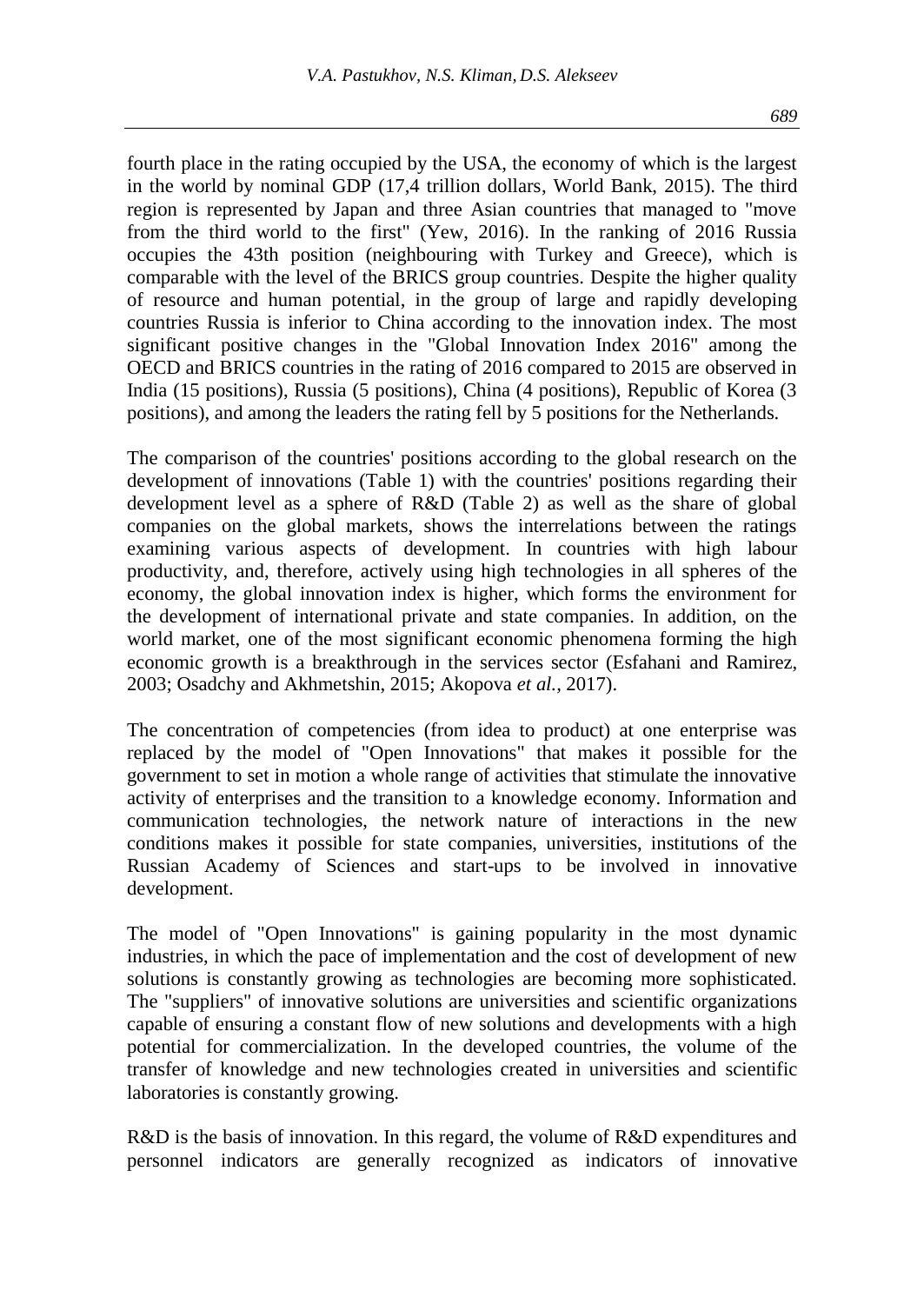development and the main indicators of the effectiveness of countries' policies in stimulating innovation (Russia and China: Innovation and Entrepreneurship, 2016). The institutional forms and quantitative indicators of interaction between state companies and universities as well as the analysis of the state policy of Russia are highlighted in this article.

According to the data of the Organization for Economic Development and Cooperation (OECD) in 2010-2015 there was a steady downward trend in the volume of state investments of OECD countries in R&D (the Russian methodology Rosstat) uses the term "Internal costs for research and development" - the actual costs of performing research and development in the country (including those financed from abroad but excluding payments made abroad) expressed in monetary terms. Their assessment is based on the statistical data about the costs of performing research and development by organizations themselves during the reporting year regardless of the source of funding. The definition of Rosstat completely coincides with the definition and the methodology used by OECD. In 2015 more than half of them reduced their R&D budgets in real terms by an average of 1,3% (OECD, 2016b).

The data about the gross domestic expenditures on R&D in OECD countries in 2014 in real terms show an increase of 2,3%, but this growth is slower than in the previous year 2013 (+ 3,0%). OECD researchers emphasize that the growth of 2013 in the OECD countries was mainly caused by the constant increase in expenditures on R&D carried out by business  $(+ 2.8\%)$ , but in the system of higher education the expenditures remained unchanged  $(+ 0.2\%)$ . As a percentage of GDP, the internal expenditures on R&D in the OECD countries remain unchanged at 2,38% of the GDP (Table 2) (OECD, 2016a).

| J                     |                                                               |                                                                  |                                                        |                                                                  |                                                           |                                                           |                                                |                                                                                        |                                                                                               |                                                                                     |                                                                  |                                                           |                                  |                                                |                                                 |
|-----------------------|---------------------------------------------------------------|------------------------------------------------------------------|--------------------------------------------------------|------------------------------------------------------------------|-----------------------------------------------------------|-----------------------------------------------------------|------------------------------------------------|----------------------------------------------------------------------------------------|-----------------------------------------------------------------------------------------------|-------------------------------------------------------------------------------------|------------------------------------------------------------------|-----------------------------------------------------------|----------------------------------|------------------------------------------------|-------------------------------------------------|
| Country/<br>Year      | 00                                                            | 01                                                               | 02                                                     | 03                                                               | 04                                                        | 05                                                        | 06                                             | 07                                                                                     | 08                                                                                            | 09                                                                                  | 10                                                               | 11                                                        | 12                               | 13                                             | 14                                              |
| <b>Brazil</b>         | $\widetilde{C}$<br>$\overline{\phantom{0}}$                   | $\dot{q}$<br>$\overline{\phantom{0}}$                            | $\infty$<br>$\mathcal{Q}$<br>⊂                         | 96<br>0                                                          | 66                                                        | ┌<br>$\dot{\mathcal{Q}}$<br>⊂                             | $\overline{0}$<br>$\overline{\phantom{0}}$     | 0<br>$\overline{\phantom{0}}$<br>$\cdot$<br>$\overline{\phantom{0}}$                   | $\overline{\phantom{0}}$<br>$\overline{\phantom{0}}$<br>$\bullet$<br>$\overline{\phantom{0}}$ | $\overline{ }$<br>$\overline{\phantom{0}}$<br>$\bullet$<br>$\overline{\phantom{0}}$ | 7<br>$\overline{\phantom{0}}$<br>$\overline{\phantom{0}}$        | ⊂<br>$\overline{\phantom{0}}$<br>$\overline{\phantom{0}}$ | $\circ$<br>-                     | ⊂<br>$\bar{\circ}$<br>$\overline{\phantom{0}}$ |                                                 |
| Russian<br>Federation | 50,<br>$\overline{\phantom{0}}$                               | $\infty$<br>$\overline{\phantom{0}}$<br>$\overline{\phantom{0}}$ | 5<br>Ò<br>$\overline{\phantom{0}}$                     | $\mathcal{L}^{\mathcal{O}}$<br>$\overline{\phantom{0}}$          | 5<br>$\overline{\phantom{0}}$<br>$\overline{\phantom{0}}$ | 70<br>$\overline{\phantom{0}}$                            | $\Omega$<br>$\overline{\phantom{0}}$           | $\mathbf{\Omega}$<br>$\overline{\phantom{0}}$<br>$\bullet$<br>$\overline{\phantom{0}}$ | Z<br>$\overline{\phantom{0}}$                                                                 | 5<br>$\mathbf{\sim}$<br>$\sim$<br>$\overline{\phantom{0}}$                          | $\omega$<br>$\overline{\phantom{0}}$<br>$\overline{\phantom{0}}$ | $\mathcal{S}$<br>$\overline{\phantom{0}}$                 | $\mathcal{S}$<br>-               | 8<br>$\overline{\phantom{0}}$                  | $\ddot{\theta}$<br>$\overline{\phantom{0}}$     |
| India                 | 5<br>L.<br>$\circ$                                            | 73<br>Ö                                                          | $\overline{\phantom{0}}$<br>$\overline{ }$<br>Ö        | $\overline{\phantom{0}}$<br>$\overline{ }$<br>$\dot{\mathbf{o}}$ | 4<br>ド<br>S                                               | $\infty$<br>Ë<br>$\sigma$                                 | 77<br>$\dot{\circ}$                            | 76<br>Õ                                                                                |                                                                                               | ٠<br>$\bullet$                                                                      |                                                                  |                                                           |                                  |                                                |                                                 |
| <b>PRC</b>            | 0,90                                                          | 5<br>G<br>$\tilde{\mathbf{o}}$                                   | $\Omega$<br>$\overline{\phantom{0}}$                   | $\omega$<br>$\overline{\phantom{0}}$<br>-                        | $\epsilon$<br>$\sim$<br>-                                 | $\mathbf{\Omega}$<br>$\infty$<br>$\overline{\phantom{0}}$ | $\sigma$<br>$\sim$<br>$\overline{\phantom{0}}$ | 40<br>$\overline{\phantom{0}}$                                                         | 47<br>$\bullet$<br>$\overline{\phantom{0}}$                                                   | $\approx$<br>$\bullet$<br>$\overline{\phantom{0}}$                                  | $\circ$<br>L<br>$\overline{\phantom{0}}$                         | 4<br>∞<br>$\overline{\phantom{0}}$                        | $\infty$<br>Ō<br>-               | 2,08                                           | 0<br>$\overline{\phantom{0}}$<br>$\overline{c}$ |
| South<br>Africa       |                                                               | $\omega$<br>L<br>Ö                                               |                                                        | 29<br>$\sigma$                                                   | 85<br>Ò,                                                  | Ō<br>$\dot{\mathbf{o}}$                                   | 93<br>$\tilde{c}$                              | 56<br>$\tilde{\mathbf{c}}$                                                             | 93<br>$\dot{\circ}$                                                                           | ٠                                                                                   | 74<br>$\sigma$                                                   | 73<br>⊂                                                   | $\omega$<br>Ë<br>$\mathbf{c}$    |                                                |                                                 |
| OECD                  | 4<br>$\overline{\phantom{0}}$<br>$\bullet$<br>$\mathbf{\sim}$ | ↽<br>−<br>$\sim$                                                 | $\sqrt{2}$<br>$\overline{\phantom{0}}$<br>$\mathsf{C}$ | $\circ$<br>−<br>$\sim$                                           | ${}^{\circ}$<br>$\overline{\phantom{0}}$<br>$\sim$        | $\sim$<br>$\overline{\phantom{0}}$<br>$\sim$              | െ<br>$\overline{\phantom{0}}$<br>$\sim$        | $\mathbf{\Omega}$<br>$\mathcal{L}$<br>$\sim$                                           | $\sigma$<br>$\overline{\mathcal{C}}$<br>$\sim$                                                | 4<br>ઌ<br>$\mathbf{\sim}$                                                           | ⊂<br>$\sim$<br>$\sim$                                            | $\sim$<br>$\omega$<br>$\sim$                              | 4<br>$\infty$<br>$\mathbf{\sim}$ | ┌<br>$\sim$<br>$\sim$                          | ${}^{\infty}$<br>$\omega$<br>$\sim$             |

*Table 2. Gross domestic expenditure on research and development (The values are given with an accuracy of up to two decimal places) as % of GDP from 2000 to 2014 for the key countries.*

*690*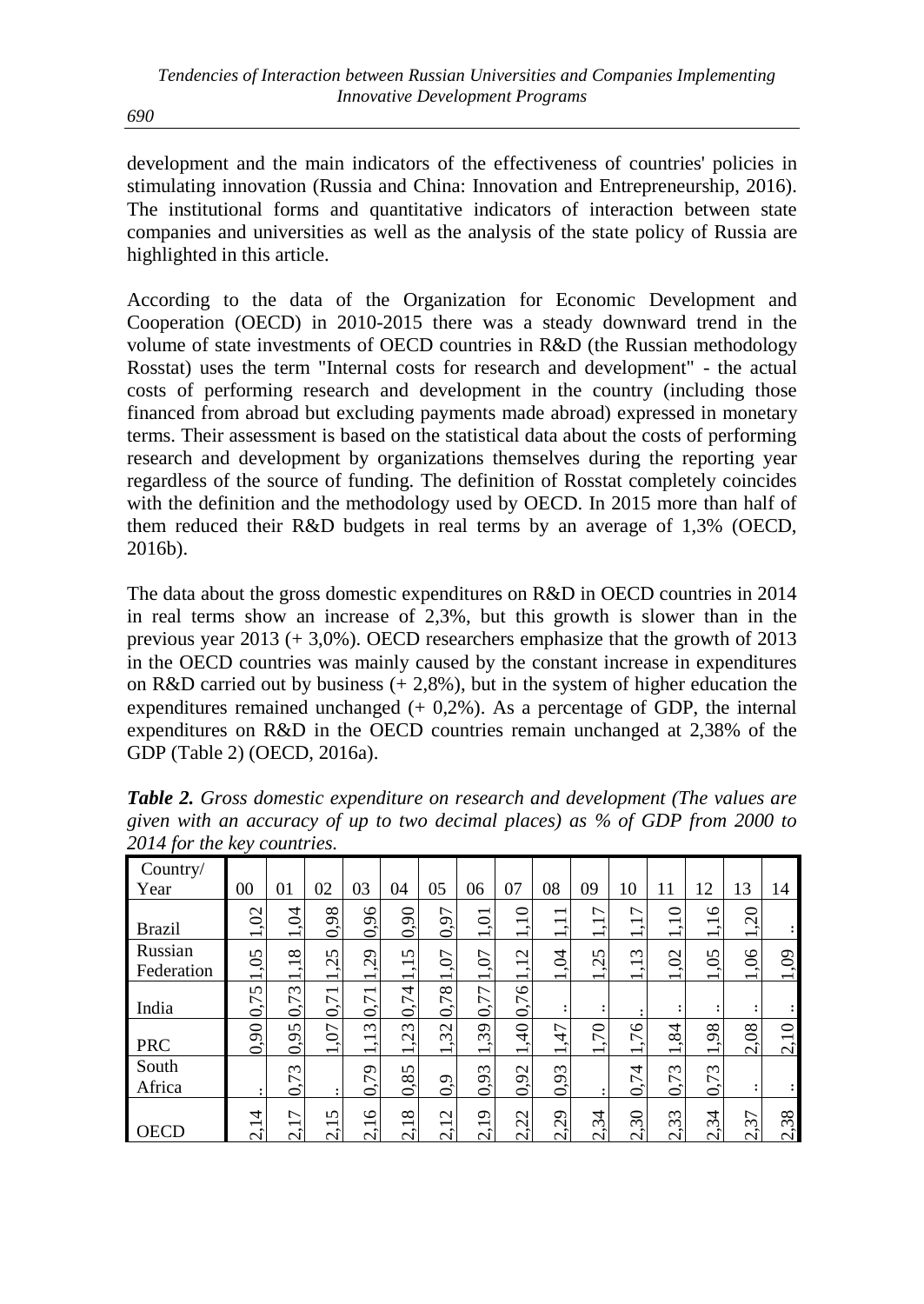| /cuntry/<br>Year      | 00                                                   | 01                            | 02                                               | 03                                                         | 04                                                     | 05                                                        | 06                                                | 0 <sup>7</sup>                              | 08                                           | 09                             | 10                             | 11                               | 2                                   | 13                            | 14                              |
|-----------------------|------------------------------------------------------|-------------------------------|--------------------------------------------------|------------------------------------------------------------|--------------------------------------------------------|-----------------------------------------------------------|---------------------------------------------------|---------------------------------------------|----------------------------------------------|--------------------------------|--------------------------------|----------------------------------|-------------------------------------|-------------------------------|---------------------------------|
| EU<br>28<br>countries | 68<br>$\overline{\phantom{0}}$                       | 5<br>$\overline{\phantom{0}}$ | $\overline{\phantom{0}}$<br>∼<br>–               | −                                                          | 67<br>$\blacksquare$<br>$\overline{\phantom{0}}$       | 67<br>$\overline{\phantom{0}}$                            | 3<br>$\sim$<br>$\overline{\phantom{0}}$           | 70<br>$\bullet$<br>$\overline{\phantom{0}}$ | ↽<br>L<br>$\sim$<br>$\overline{\phantom{0}}$ | 84<br>$\overline{\phantom{0}}$ | 84<br>$\overline{\phantom{0}}$ | 88<br>$\overline{\phantom{0}}$   | $\mathbf 1$<br>ᡋ<br>–               | $\epsilon$<br>$\sigma$<br>-   | 5<br>$\sigma$<br>$\sim$         |
| <b>USA</b>            | $\overline{\phantom{0}}$<br>$\overline{ }$<br>$\sim$ | $\mathbf{\sim}$<br>∼          | $\mathbf{\Omega}$<br>$\circ$<br>$\sim$           | $\overline{\phantom{0}}$<br>$\circ$<br>$\sim$              | $\mathbf{v}$<br>$\mathsf{S}$<br>$\sim$                 | Ō<br>$\overline{v}$<br>$\sim$                             | 4<br>Ó<br>$\sim$                                  | ∼<br>$\bullet$<br>$\sim$                    | 84<br>$\sim$                                 | $\overline{6}$<br>$\sim$       | 4<br>ド<br>$\sim$               | $\circ$<br>L<br>$\sim$           | ⊂<br>L                              | $\mathfrak{m}$<br>∼<br>$\sim$ |                                 |
| Japan                 | $\infty$                                             | r                             | $\mathbf{\sim}$<br>$\overline{\phantom{0}}$<br>r | 4<br>$\overline{\phantom{0}}$<br>$\widetilde{\phantom{a}}$ | $\mathfrak{m}$<br>$\overline{\phantom{0}}$<br>$\infty$ | $\overline{\phantom{0}}$<br>$\sim$<br>$\bullet$<br>$\sim$ | $\overline{\phantom{0}}$<br>4<br>$\sim$<br>$\sim$ | $\frac{4}{6}$<br>$\bullet$<br>$\infty$      | 47<br>$\infty$                               | 36<br>$\cdot$<br>$\infty$      | $\sqrt{ }$<br>Ñ<br>r           | $\infty$<br>$\infty$<br>$\infty$ | 4<br>ب<br>$\widetilde{\phantom{a}}$ | 47<br>$\infty$                | ᡡ<br>m<br>$\bullet$<br>$\omega$ |

The total volume of gross domestic expenditures on R&D in Russia has increased steadily from \$ 16,6 billion US dollars in 1999 to 38,2 billion dollars in 2014 (in constant prices of 2010 in US dollars according to PPP) (OECD, 2016a). However, according to this indicator Russia is currently lagging not only the world leaders, but also BRICS countries as Brazil and China. For example, in China in 2014, gross domestic expenditures on R&D were 344,7 billion US dollars - an increase of almost 10 times since 1999, when R&D expenditures were 31,8 billion US dollars (in constant prices of 2010 in US dollars according to PPP).

The OECD study found out that according to the volume of expenditures on R&D among the BRICS countries, China is the leader in terms of absolute costs, ranking second in the world after the United States according to this indicator. At the same time, China's total investment in R&D increased over 5 years from 0,71 trillion RMB in 2010 to 1,30 trillion RMB in 2014 (which in constant prices of 2010 constituted 213,46 and 344,68 billion US dollars, respectively) (Basic Statistics on Scientific and Technological Activities, 2016).

The share of expenditures on R&D in China's GDP increased from 1,78% in 2011 to 2,07% in 2015 (in absolute terms, the expenditures on R&D in 2015 constituted 1.42 trillion RMB) (Basic Statistics on Science and Technology Activities of Industrial Enterprises above Designated Size, 2016). At the same time, the business sector allocated 1 trillion RMB for scientific research and development in 2015 with an increase of 8,2% compared to the previous year 2014 (Basic Statistics on Research and Development Institutions,  $2016$ ), government research institutes  $-213,7$  billion RMB with an increase of 10.9% (Rajiv *et al.,* 2015), universities - 99.9 billion RMB with an increase of 11.2% (Basic Statistics on Research and Development Institutions, 2016). These data show that the main investment sources of development are enterprises (of all forms of ownership) providing capital for R&D with the aim of converting fundamental and applied developments into new or improved technologies, products, services or business processes.

In Russia, the low volumes of investments from the business sector are explained by the structure of the economy, in which a large part is focused on the export of resources and the low level of processing (redistribution). The consequence of this fact is the low innovation activity of a significant share of the Russian economy, and consequently, low expenditures on R&D. In terms of the size of the state (budgetary)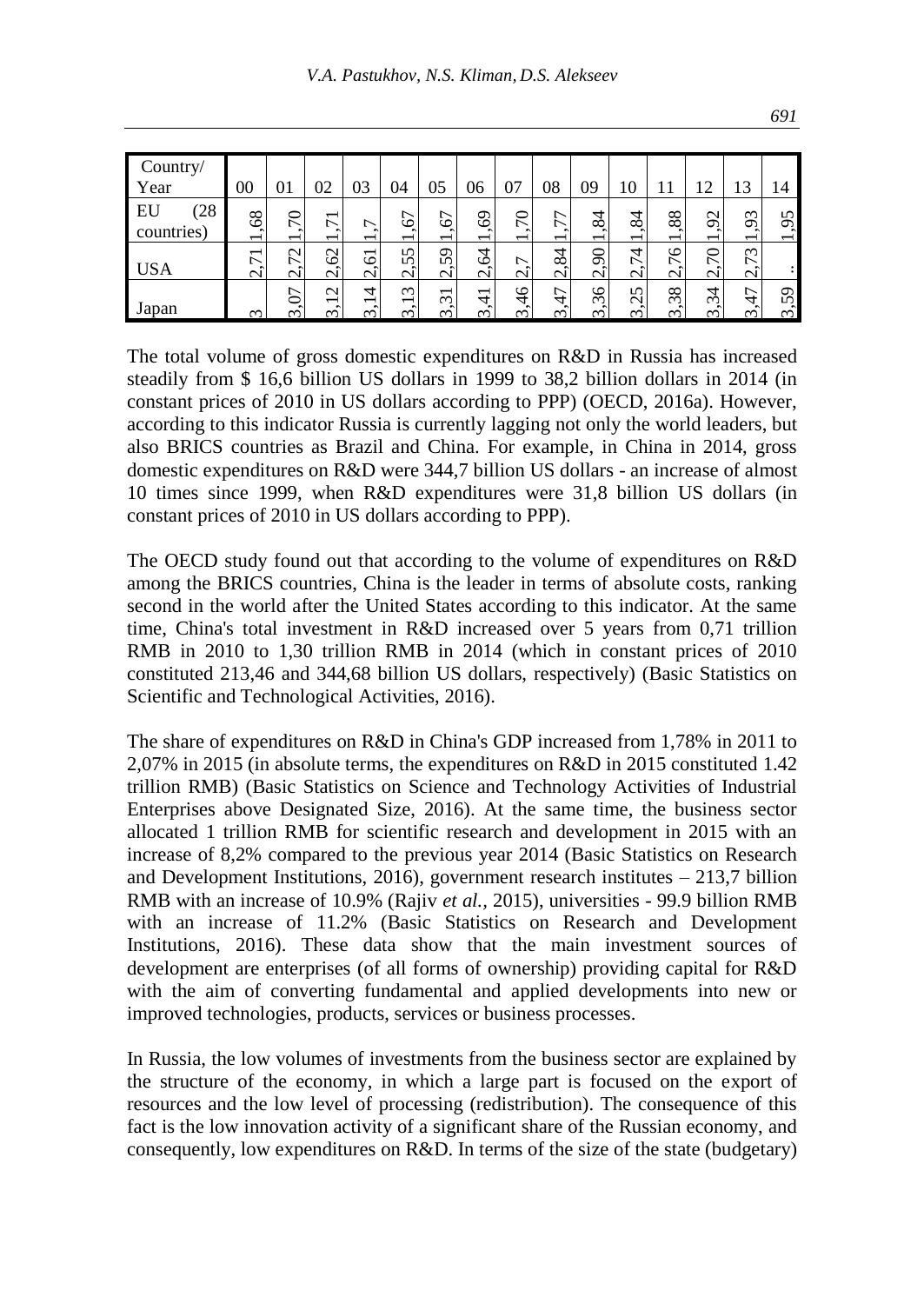financing of R&D of the commercial (civil) sector, in relative terms, Russia occupies the first place in the world with a share of 0,4 of its GDP.

Brazil, India, Russia and China have the highest share of state in financing R&D (the methodologies for calculating the costs of R&D slightly differ in different countries) (Figure 1), which indicates a low interest of companies in these countries in making innovate capital expenditures. If Russia reduces the share of budgetary financing to the level of the developed countries and China while taking stimulus measures (without lowering domestic expenditure on R&D), it seems that Russian companies will have completely different results on the international arena.

If we consider the expenditures on R&D by types of research in the countries of the BRICS group, then orientation on the applied research indicates the direction of the state policy towards science-intensive innovations (Table 3).

*Figure 1. Expenditures on R&D financed by the state, billion US dollars (in the current PPP prices) and as a percent of the total R&D expenditures, 2013.*



*Table 3. Gross domestic expenditures on research and development by types of research in 2014\*, %*.

| Countries  | Internal expenditures on<br>research and development | <b>Basic</b><br>research | Applied<br>research | Developments |
|------------|------------------------------------------------------|--------------------------|---------------------|--------------|
| Russia     | 100,0                                                | 16.4                     | 19.5                | 64.1         |
| India**a,b | 100,0                                                | 23.9                     | 33,4                | 35,1         |
| China      | 100,0                                                | 4,7                      | 10,7                | 84.6         |
| South      |                                                      |                          |                     |              |
| Africa     | 100,0                                                | 25.3                     | 46.3                | 28,4         |

*Source: Gorodnikova, Gokhberg and Ditkovsky, 2016; Rajiv, Gao and Mittal, 2015. \* For India, the data are for the period 2009-2010 (data for later periods are absent).*

*692*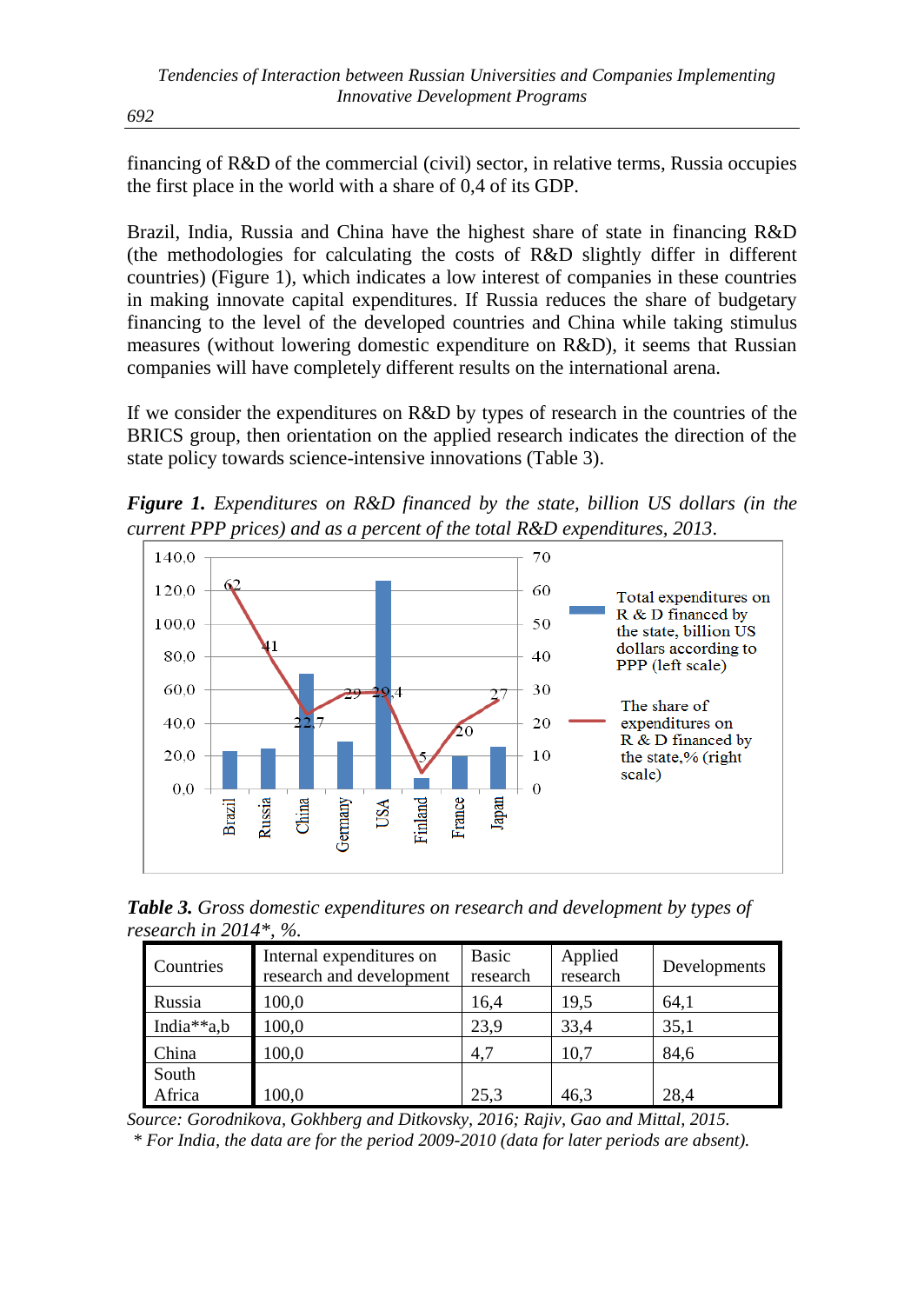*\*\* а) Data for India are given for the public sector of the economy for 2009-2010 due to the lack of data on total investments into R&D, which also consider private investments (data for later periods are also not available). The presented data are representative, because India is characterized by the predominant share of the public sector regarding investments into R&D. Thus, in 2009-2010 the share of state investments into R&D in the total volume of investments was 67%.*

*\*\*b) The number of shares for India differs from 100%, since according to the national statistics the structure of investments also includes the costs of supporting (auxiliary) activities, which constitute 7.6% for the studied period.*

Therefore, it is necessary to clarify how to redistribute financing to increase private (corporate) financing in relation to state financing, while not losing the accumulated scientific resources. It should be noted that in China one can observe a tendency of reduction of the state's share in financing of research activities. In the period from 2000 to 2013 this share decreased from 33,4% to 22,7%. In Russia, on the contrary, there is an increase in the share of state funding for research and development.

Based on the collected data about the total volume of R&D performed between 2011 and 2015 by 48 state-owned companies implementing programs of innovative development, for the first time in Russia we have built a regression model to establish the relationship between the volume of R&D carried out by state-owned companies and their revenues in the period 2011-2015, as well as to establish the relationship between the amounts of spending of state companies on R&D and the received patents (presented in Part 2 of the article).

The econometric analysis confirms the existence of a certain trap, in which Russia found itself. On the one hand, it is impossible to reduce the expenditures on R&D since this is an important factor in the development of the economy. On the other hand, in state-owned companies state investments into R&D do not lead to a clear increase in innovative activity and development of such products, services and technologies that would generate a significant increase in revenues. A separate program is needed to change the relationship between the financing of research activities of both civil and military innovations towards corporate (non-budgetary) financing. Because business is a source of R&D financing, it follows that it is also the key subject that generates innovations and consumes the created innovations. There is a continuous cycle of research and production, that is, a continuous process of reproduction.

According to the report of the analytical company strategy, in 2016 the volume of investments of 20 leading companies into R&D amounted to 179.3 billion US dollars (PwC's Strategy, 2017). "Intra-firm science" with the costs of small and medium-sized businesses is approximately 64% of the global volume of R&D (World Bank, 2010).

According to the Director of the Centre for Sociology of Education, Science and Culture of the Institute of Sociology of the Russian Academy of Sciences,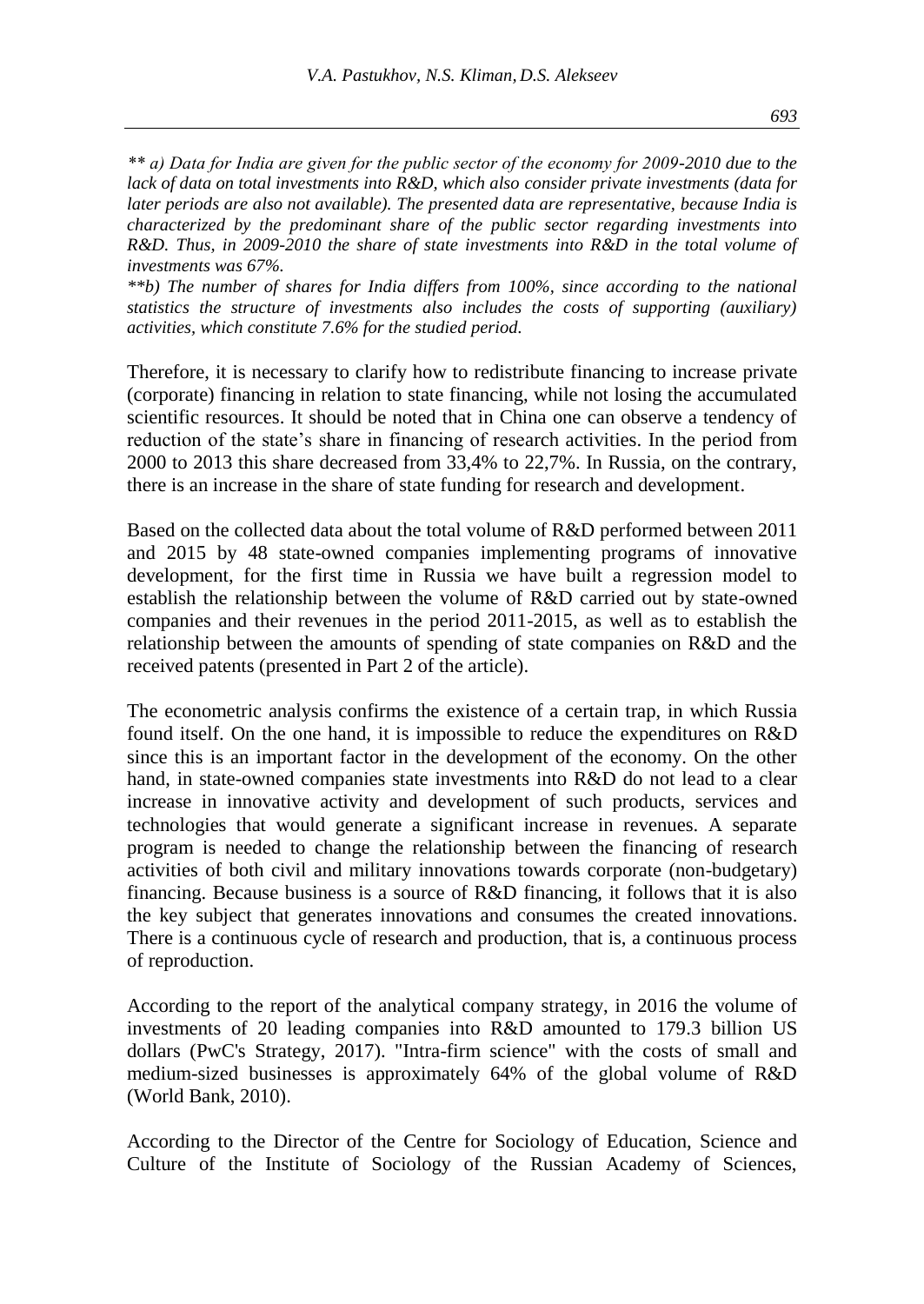*694*

Klyucharyov (2015) said: *"The largest companies create their own scientific centres due to the fact that for them knowledge is becoming an important factor in competition" ... "The main difference lies in the closed nature of research that corporate research centres do, regardless of the subject of research and development" ... "The whole strategy of the company's development is built on its resource base, and the latter is formed on the basis of scientific research".*

In this regard, OECD countries *"prefer to use "soft" policy measures to increase the effectiveness of innovations in the real sector, including, among other things, improving the conditions for doing business, increasing private investments into R&D, demand for innovative products and services"* (Gershman, 2013).

The tendencies of innovative development make it possible to conclude that the state policy and companies both OECD zone and the second largest economy of the world – China are focused on the world market and the global level of competitiveness. Both private and public companies develop programs of long-term innovative development to enhance their own competitiveness. For example, Morris and Jones (199) from the University of Florida have studied the issues of entrepreneurship in the public sector, drew attention to the similar nature of private and public corporations; formalized hierarchies, heterogeneity of stakeholder groups, established procedures and organizational cultures, inflexible systems of financial control, budgeting and stimulation of employees. They note the changed nature of the external environment characterizing it as turbulent. Therefore, not only the private, but also the public sector require a rapid reaction to market signals.

An example of the science-intensive industry with a high degree of state participation in both research and production is the space sector. According to the 2016 State of Innovation Report, Russia and France are the most active in terms of the number of inventions and the introduction of space technologies in the European part of the continent, and in Asia – China. The study summarizes that the aerospace sector on a global scale has demonstrated significant progress in 2015 compared to 2014 in terms of the number of patents. The biggest increase is typical for such industries as spacecraft and satellite technologies (23% growth compared to 2014), technologies for the production and operation of equipment for the aerospace sector (19%), engine building (15%).

The aerospace industry is one of the branches in which Russia has significant scientific, technical and industrial achievements. For many years higher education programs have been functioning providing the industry with highly qualified personnel. Since the advent of the space industry in the Soviet Union it has been characterized by a high concentration of significant initial investments, which only the state is able to implement. Given the low attractiveness of the space industry for private investors and a long cycle of the invested capital, the system of state financing has allowed the industry to survive after the collapse of the Soviet Union and have several achievements. At the same time, the drawback of the existing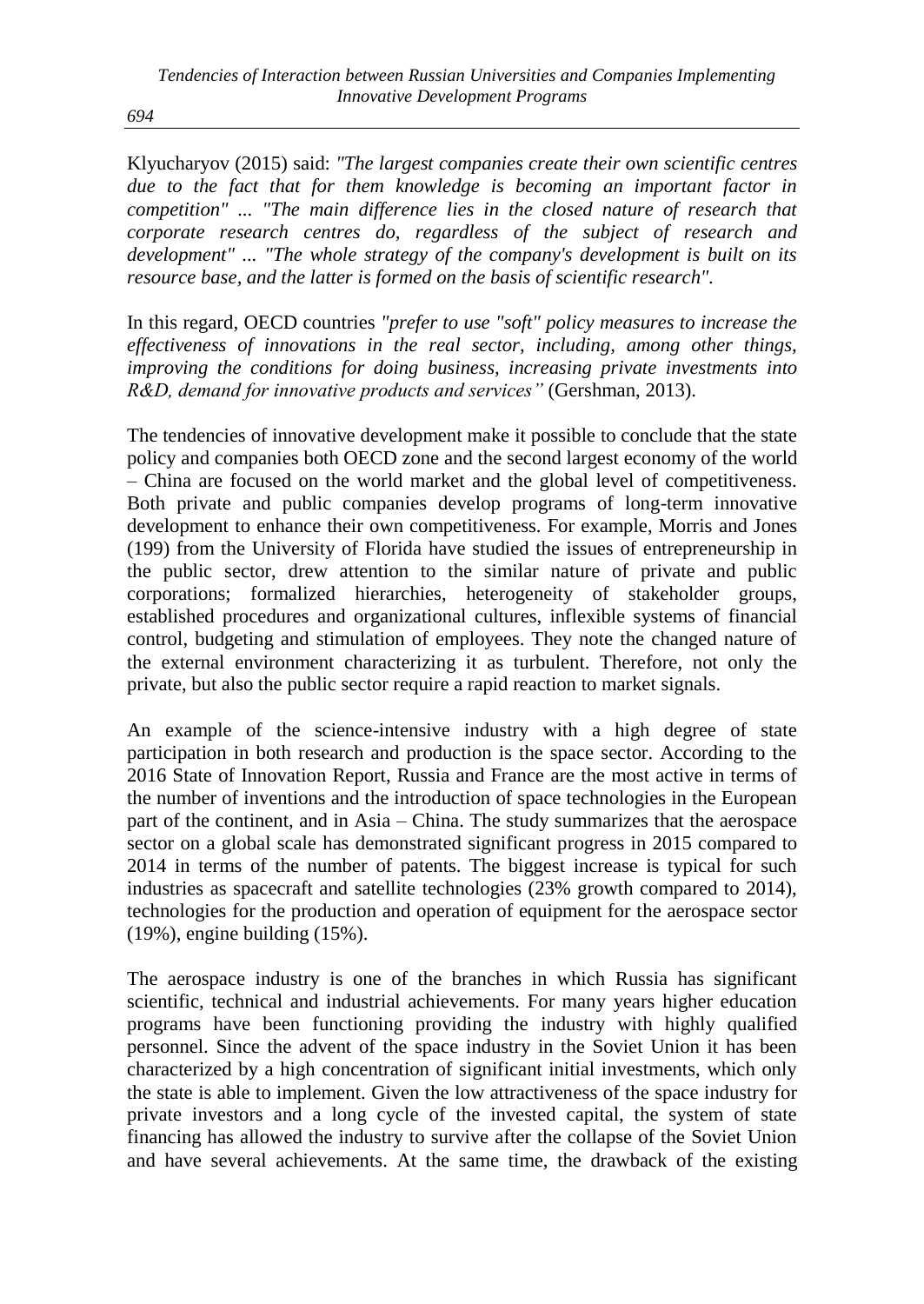system is that it does not allow a rapid introduction of innovations in the production and introduction of innovative products to the market.

In our view, the increased role of private aerospace companies, which is already being observed in the United States, can eliminate this shortcoming (for more details see: Space Exploration Technologies Corporation (SpaceX), which developed and launched into space a light spacecraft Falcon 1, created a private spacecraft (the Dragon project), launched a satellite (SES-8) to the geostationary orbit, etc.). In order not to lose competitive advantages in the aerospace industry, Russia needs not only to intensively develop the infrastructure, but also to establish cooperation with newly created private aerospace companies, future national leaders in Russia, in 2011, a private Russian space company Dauria Aerospace was developing and manufacturing small spacecraft of the new generation as well as offering components for small space vehicles; service systems, sensors, executive bodies. The company operates in Russia, Germany and the USA. In its field Dauria Aerospace is one of the fastest growing companies in the world with a focus on the global market and international cooperation, which are more flexible than state companies and can introduce innovations into production and bring them to the market.

We believe that Russia also needs a reorientation of the strategies of state companies with a focus on global cooperation and the world market. So far, the Russian legislation only mentions the need for state companies to develop international cooperation.

## **2.2 Interaction of universities and state companies in the scientific and educational spheres on the example of Russia**

Since 2010, the growth rate of the economy has significantly decreased and it has became obvious that the previous growth model conditioned by high prices for traditional export goods, capital inflows into the country and rapid growth in household consumption (the volume of lending was growing from 2002 to 2007 at an average of 40% per year, and from 2008 to 2013 the growth of the lending volumes amounted to an average of 10% a year), had exhausted its capabilities (Nikitin, 2016). In 2013, the internal factors hindering the growth were compounded by restrictive political and economic measures containing the inflow of credits and investment capital as well as international exchange of technologies by the OECD countries.

The need to implement incentive measures emerged a long time ago (Gorodnikova *et al.,* 2016; Latyshev and Akhmetshin, 2015). In the last 5 years in the period from 2010 to 2015 no more than 10% of Russian enterprises implemented innovations, and only 8,3% of industrial enterprises implemented technological innovations. At the same time, the share of innovative products in the total amount of goods, works and services in 2015 did not exceed 8,4%, (Kokueva and Tsertseil, 2016), and in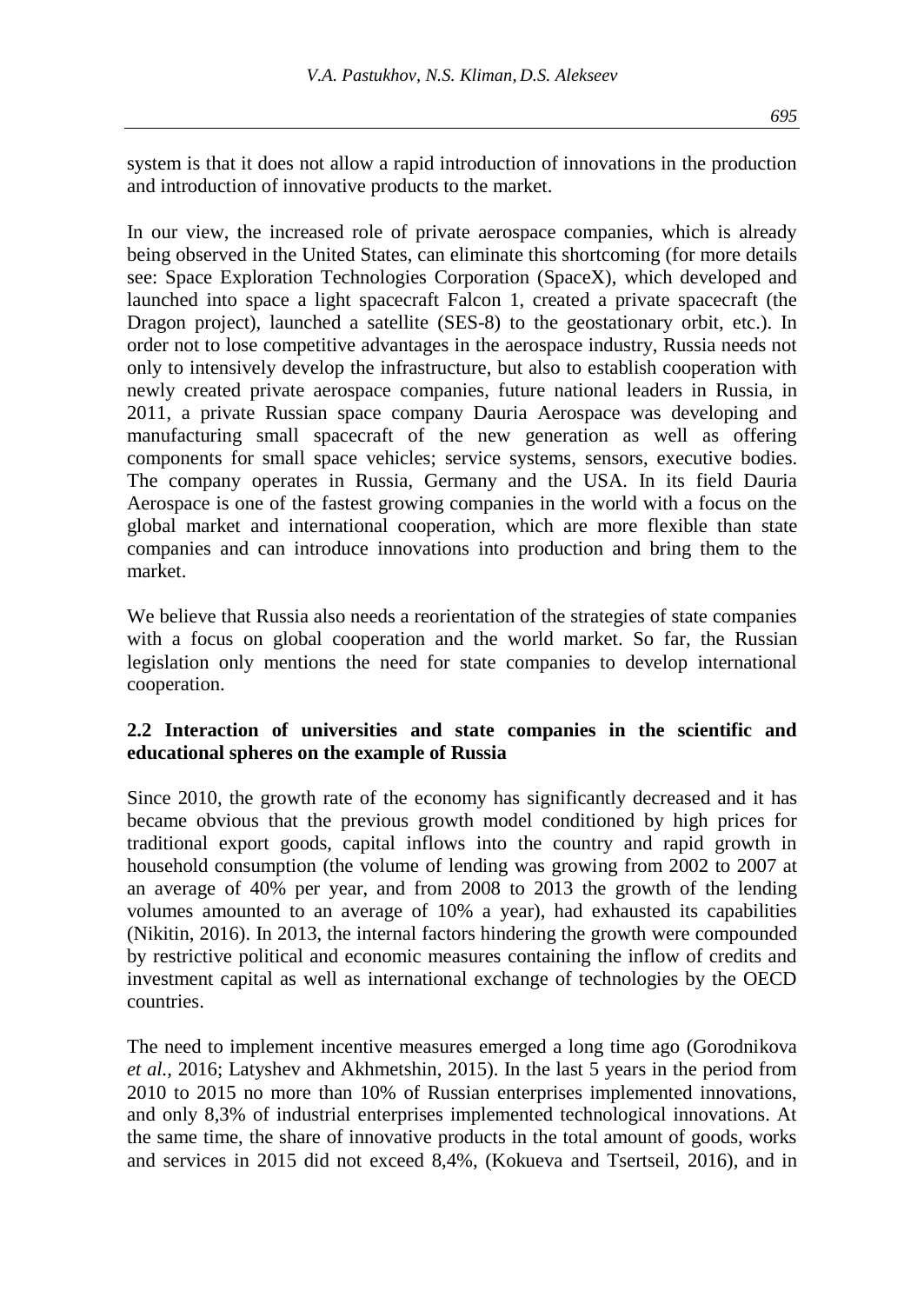*696*

2014 it was 9,7% (Abdrakhmanova *et al.,* 2015). In the cycle from R&D to product, state companies (and not only them) are both ordering customers and consumers of innovation. However, the demand for innovations is possible only in the competitive struggle both on the domestic and international markets. Investments in R&D are, first of all, advancing the future competitiveness. This is done only by those companies that understand the threats related to the competition.

Since in the competitive environment investments into R&D come from the companies' own profits, the R&D efficiency is higher than with public funding. Such behavior of state-owned companies leads to an increase in the overall innovation activity in the country (e.g., China), which can be clearly seen in international ratings that take into account various factors. In Russia, there is a weak relationship between investments into R&D by state-owned companies and revenue growth.

Given the prevalence of state investments into R&D in Russia and the impossibility of changing this ratio in a short time, an increase in the effectiveness of state companies in the sphere of innovation is an important step towards increasing the efficiency of Russia's innovation policy along with the development of proposals to stimulate private investments. To develop measures aimed at increasing the effectiveness, we will analyze Russia's policy in the field of interaction of universities and state companies in the scientific and educational spheres in order to identify the strong features of the chosen model of interaction and develop recommendations for overcoming weaknesses.

The indicators characterizing quantitative assessment of the development of interaction between state companies and universities and scientific organizations recommended by state bodies for inclusion into the innovative development programs include:

- the number of employees of state companies, who have been retrained in universities (people);
- the number of employees of state companies, who have undergone advanced training in universities (people);
- the volume of funding for research and development works (hereinafter - R&D) carried out by scientific organizations on the order of the stateowned companies (million rubles);
- the amount of funding for retraining of employees of state companies in universities (million rubles);
- the amount of funding for improving the qualifications of employees of the state-owned companies in universities (million rubles).

In 2016 - 2017 the authors analyzed the dynamics of the planned indicators of interaction between 42 state companies and universities from 2016 to 2020, which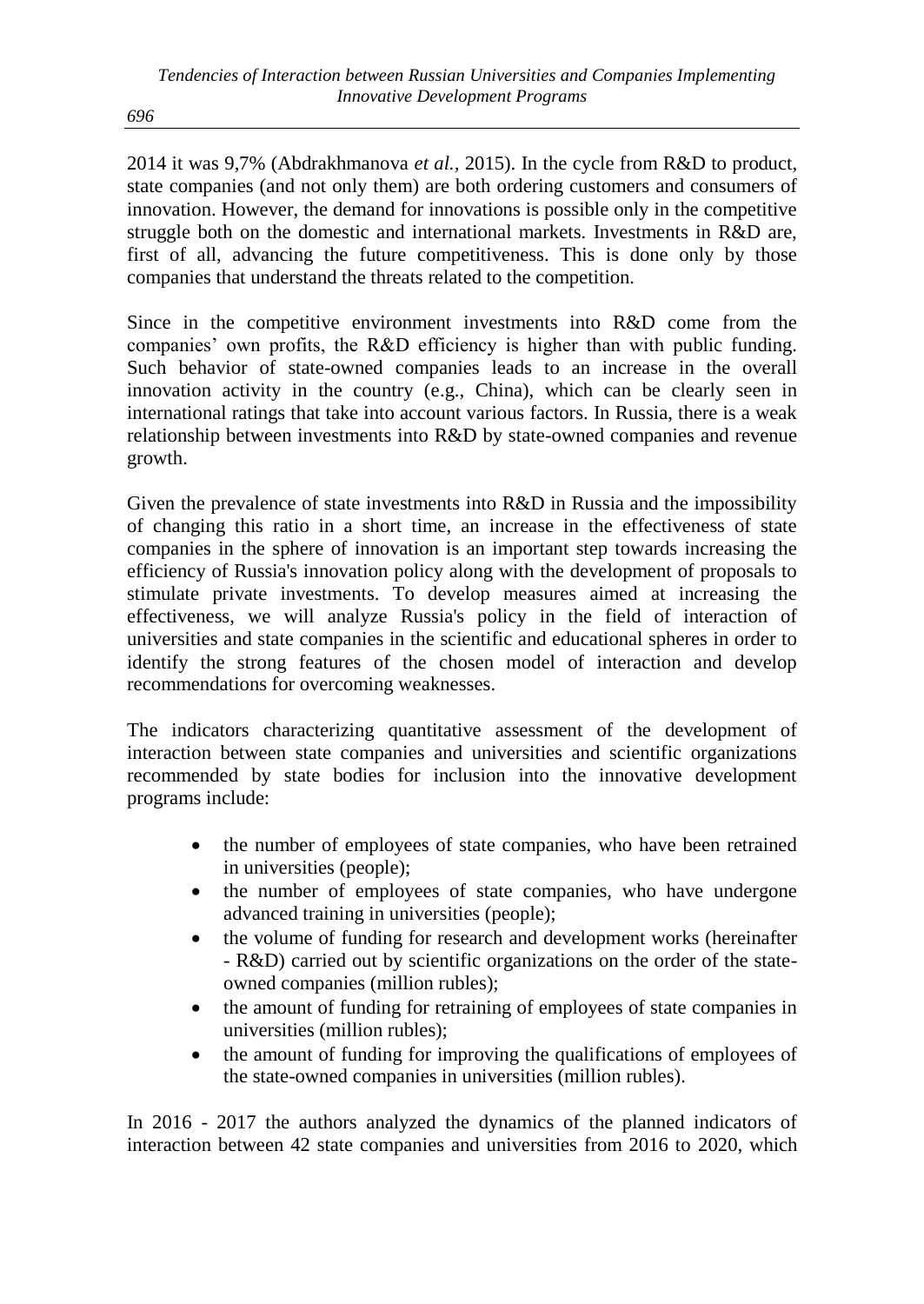makes it possible to understand the trends and directions of development of interaction in the scientific and educational spheres in Russia. On the whole, all indicators have a positive trend.

The volumes of financing of R&D, retraining and advanced training of employees carried out by scientific organizations and universities, the indicators of the number of employees of state companies that have been retrained and/or improved their qualifications in universities are shown in Table 4.

| Indicator/Period                                                                                                                                       | 2016                   | 2017                    | 2018                   | 2019            | 2020            |
|--------------------------------------------------------------------------------------------------------------------------------------------------------|------------------------|-------------------------|------------------------|-----------------|-----------------|
| The number of employees of the Company,<br>who have been retrained in universities<br>(people);                                                        | 052<br>$\infty$        | 263<br>$\infty$         | 481<br>$\infty$        | 617<br>$\infty$ | 810<br>$\infty$ |
| The<br>number<br>of<br>employees<br>οf<br>the<br>Companiy, who have undergone advanced<br>training in universities (people);                           | 577<br>$\overline{17}$ | 024<br>$\overline{18}$  | 538<br>$\overline{18}$ | 19018           | 19650           |
| The volume of funding for research and<br>development carried out by scientific<br>organizations on the orders of the state<br>company, million rubles | 30596,2                | 096,9<br>34             | 291,5<br>35            | 342,5<br>39     | 41801,5         |
| The volume of funding for research and<br>development carried out by universities on<br>orders of a state company, million rubles                      | 6720,4                 | 863,4<br>$\overline{r}$ | 600,4<br>$\infty$      | 11014,5         | 12931,6         |
| The amount of financing for the retraining<br>Company's employees<br>the<br>οf<br>in<br>universities, thousands of rubles                              | 217,4                  | 232,0                   | 245,2                  | 256,1           | 278,0           |
| The amount of financing for improving the<br>qualifications of employees of the state-<br>owned Company in universities, thousand<br>rubles            | 392,4                  | 419,4                   | 445,3                  | 463,0           | 486,0           |

*Table 4. Standard volume of indicators of interaction between universities and companies in the period from 2016 to 2020*

The planned volume of financing of research and development carried out by scientific organizations on orders of state-owned companies is growing by 36,6% from 2016 to 2020, the amount of funding for research and development carried out by universities is growing from 2016 to 2020 by 92,4% (Figure 2). The volume of orders for R&D carried out by universities is growing year by year faster than the volume of orders for R&D performed by scientific organizations. The demand for the scientific potential of higher educational institutions is growing at an accelerating pace in relation to scientific organizations, which indicates the growing competence of universities in the scientific and production fields.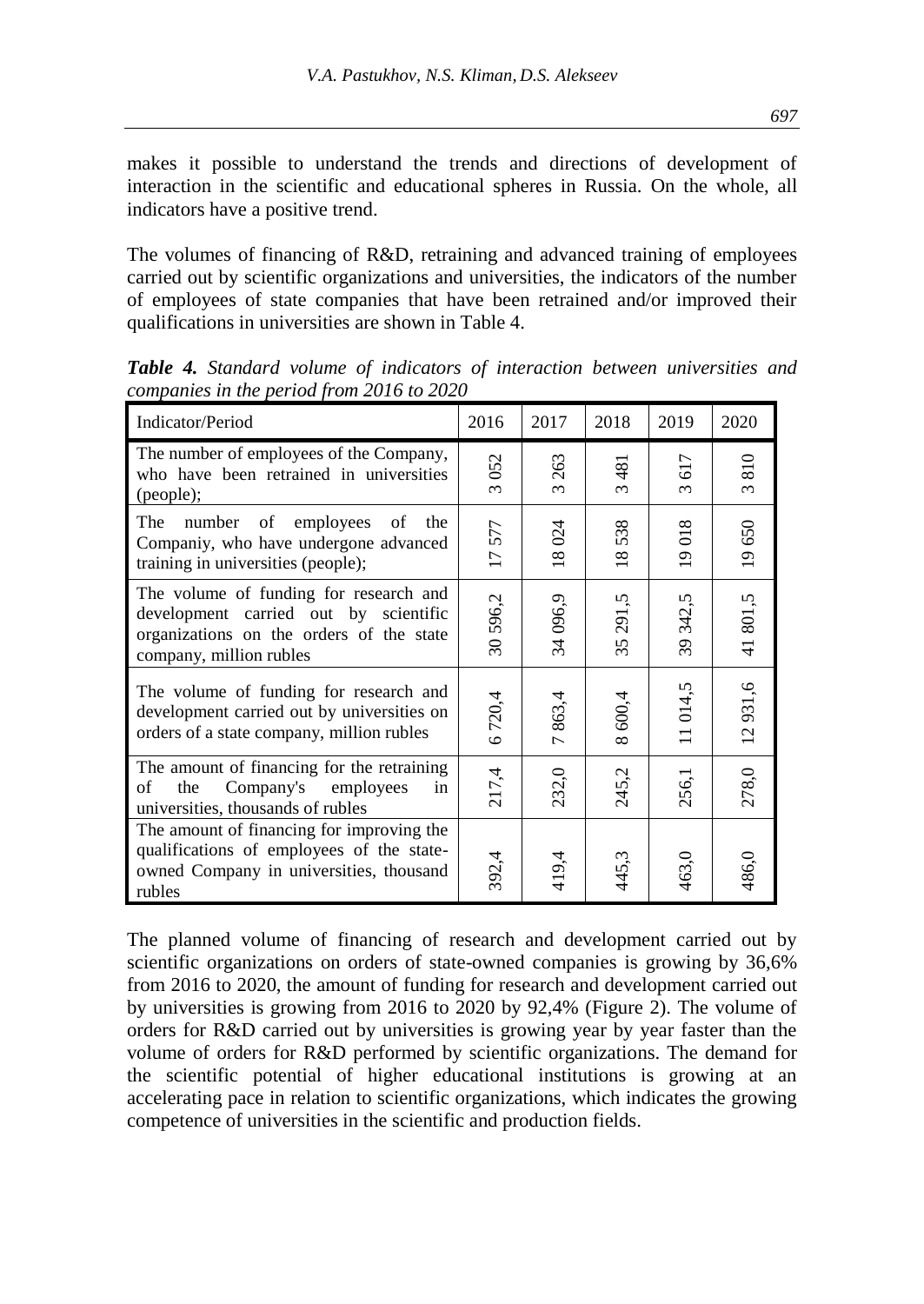*698*

Regarding the indicators of costs for retraining and advanced training, it can be concluded that the planned amount of funding for improving the qualifications of state employees in universities is increasing from 2016 to 2020 by 23,9%, the amount of funding for retraining of state employees in universities is growing from 2016 to 2020 by 27,8% (Figure 3). As aggregate indicators for the personnel policy in the innovative development programs of state-owned companies the following indicators have been selected.

The number of employees of state-owned companies to undergo advanced training in higher educational institutions is increasing from 17,577 people in 2016 to 19,650 people in 2020 (Figure 4). Advanced professional training is the training of employees with the purpose of deepening and improving the existing professional knowledge of the employees, which are necessary for a certain type of activity indicating that the demand for professional development is stable. This indicator slightly increases from 2016 to 2020 (by 10,5%), which is primarily caused by the consistent planning by state-owned companies of the transition to new technologies and the training of personnel for these purposes.

*Figure 2. The planned volume of financing of R&D performed by scientific organizations and universities.*



The number of employees to be retrained in educational institutions of higher education increases from 3,052 people in 2016 to 3,810 people in 2020 (Figure 4).

As a rule, this retraining is associated with the acquisition of a new specialty. Regarding the indicator "the number of employees of the Company retrained in universities", it can be noted that this indicator is growing insignificantly, but at a faster pace than the indicator of the advanced training of employees. From 2016 to 2020 the growth was 24,8%.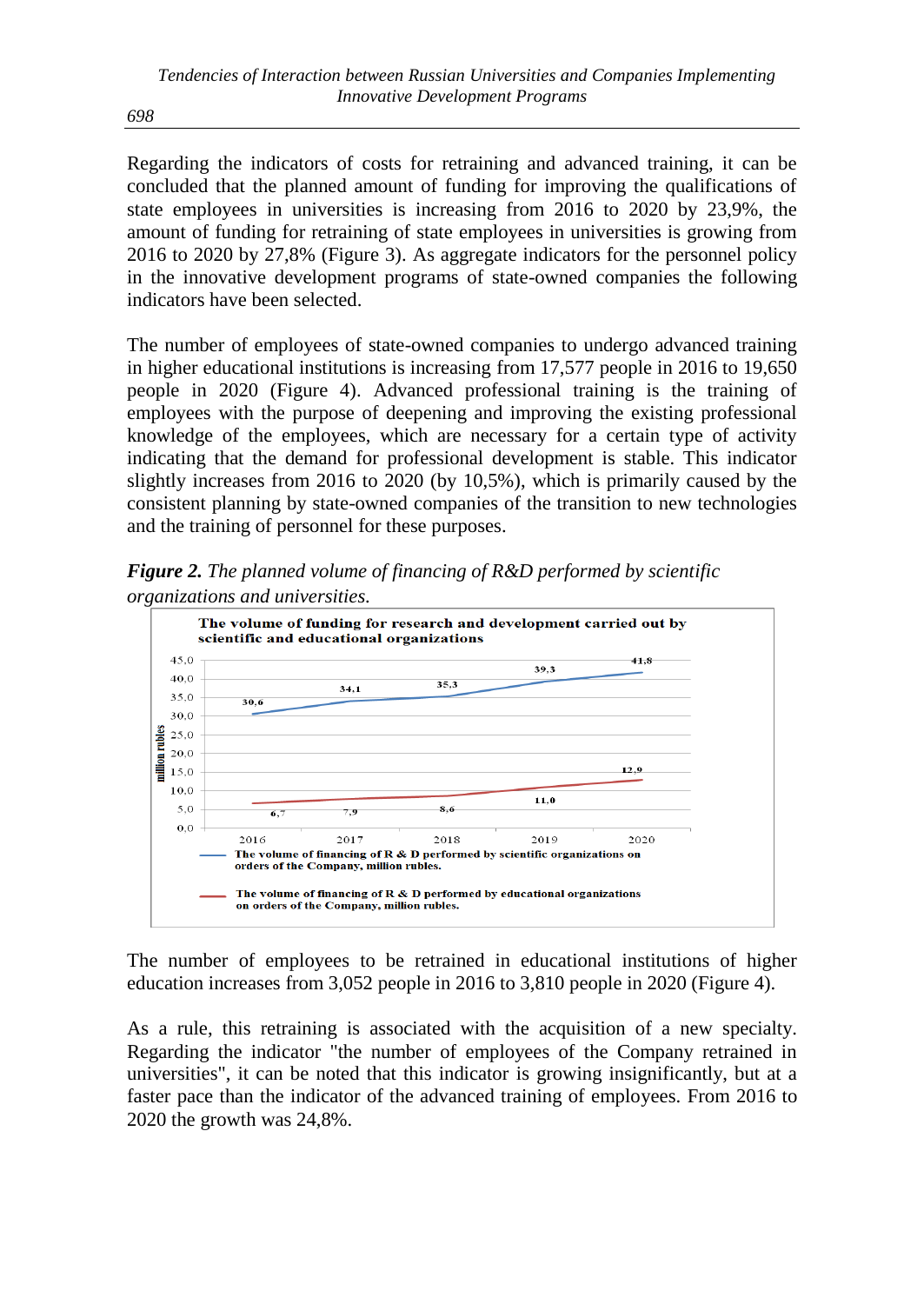*Figure 3. The planned volume of financing of retraining and advanced training of company employees in universities*



*Figure 4. Natural indicators of state companies regarding the improvement of professional skills and retraining of employees in 2016 – 2020*



Dynamic growth is demonstrated by the financing of advanced training of employees of state-owned companies in universities, which also indicates the demand for this type of training, the existence of demand on the market for continuing education.

One of the characteristics of the planning of expenditures of state companies on additional professional training of their employees is a unit cost of training (Table 5).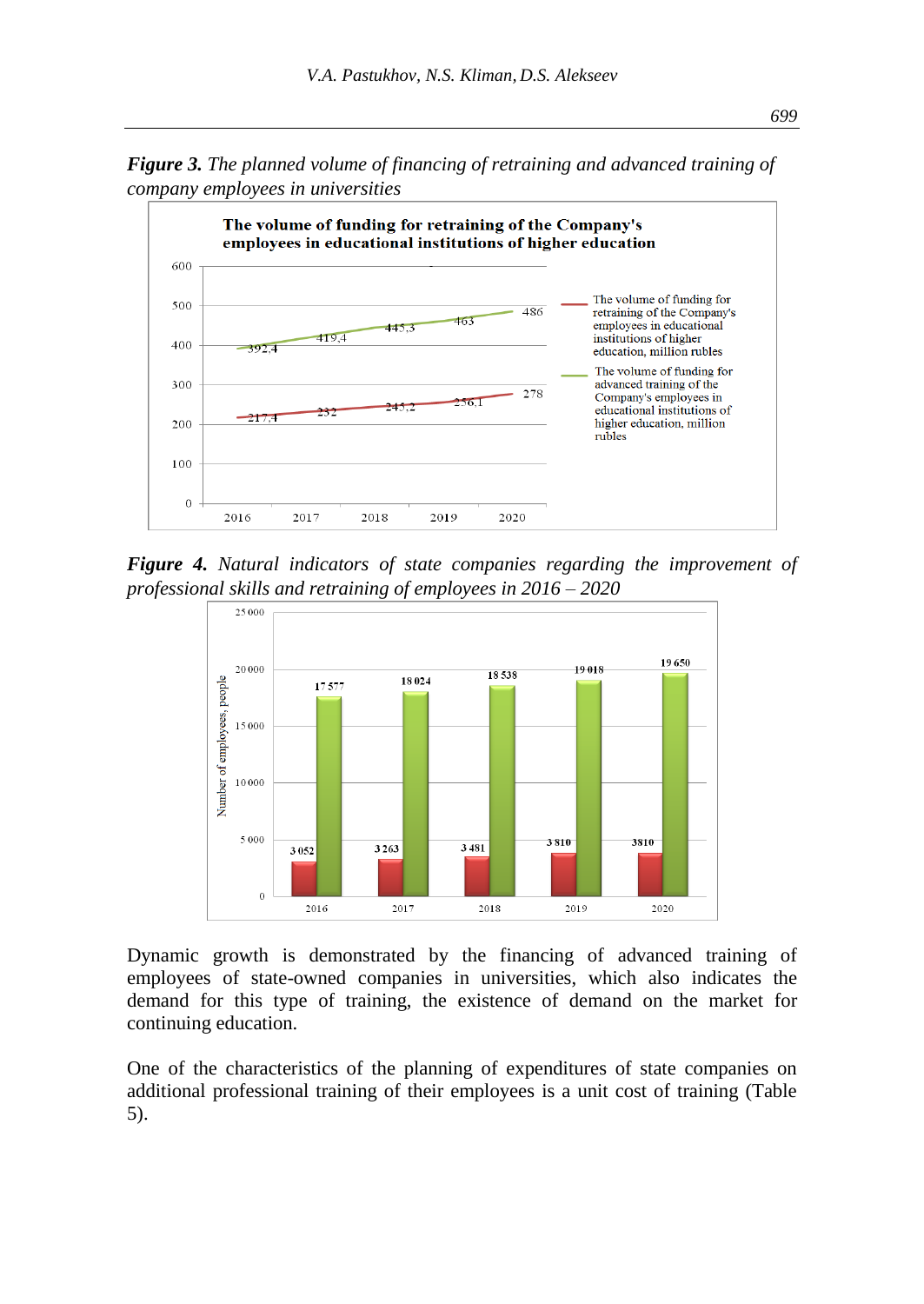| Indicator, unit of measurement                                                                                                                                    | 2016    | 2017    | 2018    | 2019    | 2020   |
|-------------------------------------------------------------------------------------------------------------------------------------------------------------------|---------|---------|---------|---------|--------|
| Number of employees of the<br>Company who have been retrained<br>educational institutions<br>of<br>in<br>higher education, people                                 | 3 0 5 2 | 3 2 6 3 | 3481    | 3 6 1 7 | 3810   |
| The<br>amount of funding for<br>retraining of the Company's<br>employees in educational<br>institutions of higher education,<br>million rubles                    | 217,5   | 232,0   | 245,2   | 256,1   | 278,1  |
| The cost of retraining of 1<br>employee, thousand rubles                                                                                                          | 71,2    | 71,1    | 70,5    | 70,8    | 73,0   |
| The number of employees of the<br>Company who have undergone<br>advanced training in educational<br>institutions of higher education,<br>people                   | 17 577  | 18 024  | 18 5 38 | 19 018  | 19 650 |
| The<br>amount of funding<br>for<br>advanced training of<br>the<br>in<br>employees<br>Company's<br>educational institutions of higher<br>education, million rubles | 392,4   | 419,4   | 445,3   | 462,9   | 485,9  |
| The cost of advanced training of 1<br>employee, thousand rubles                                                                                                   | 22,3    | 23,2    | 24,0    | 24,3    | 24,7   |

*Table 5. The costs of retraining and advanced training of one employee of the state company in universities*

In the period from 2016 to 2019 the standard average cost of retraining of one employee for the Company remains practically unchanged and amounts to 71,2 thousand rubles per person in 2016 (Figure 5), and in  $2020 - 73.0$  thousand rubles per person.

The total number of employees of state companies to be retrained in educational institutions of higher education during the program period is increasing (Figure 5). In 2016, the value of this indicator, considering the plans of all the analysed stateowned companies, is 3,052 people. In 2016, the cost of advanced training of one employee will be 22,3 thousand rubles, increasing insignificantly until 2020 to 24,7 thousand rubles (Figure 6). The analysis shows that the cost of both retraining and advanced training of one employee increases slightly from 2016 to 2020, which, on the whole, demonstrates a real decrease in financing (taking into account inflation and other factors) per employee of a state-owned company.

In the scientific sphere universities and scientific organizations are executing R&D on orders of state companies. Quantitative indicators are provided to make a quantitative assessment of the planned activities.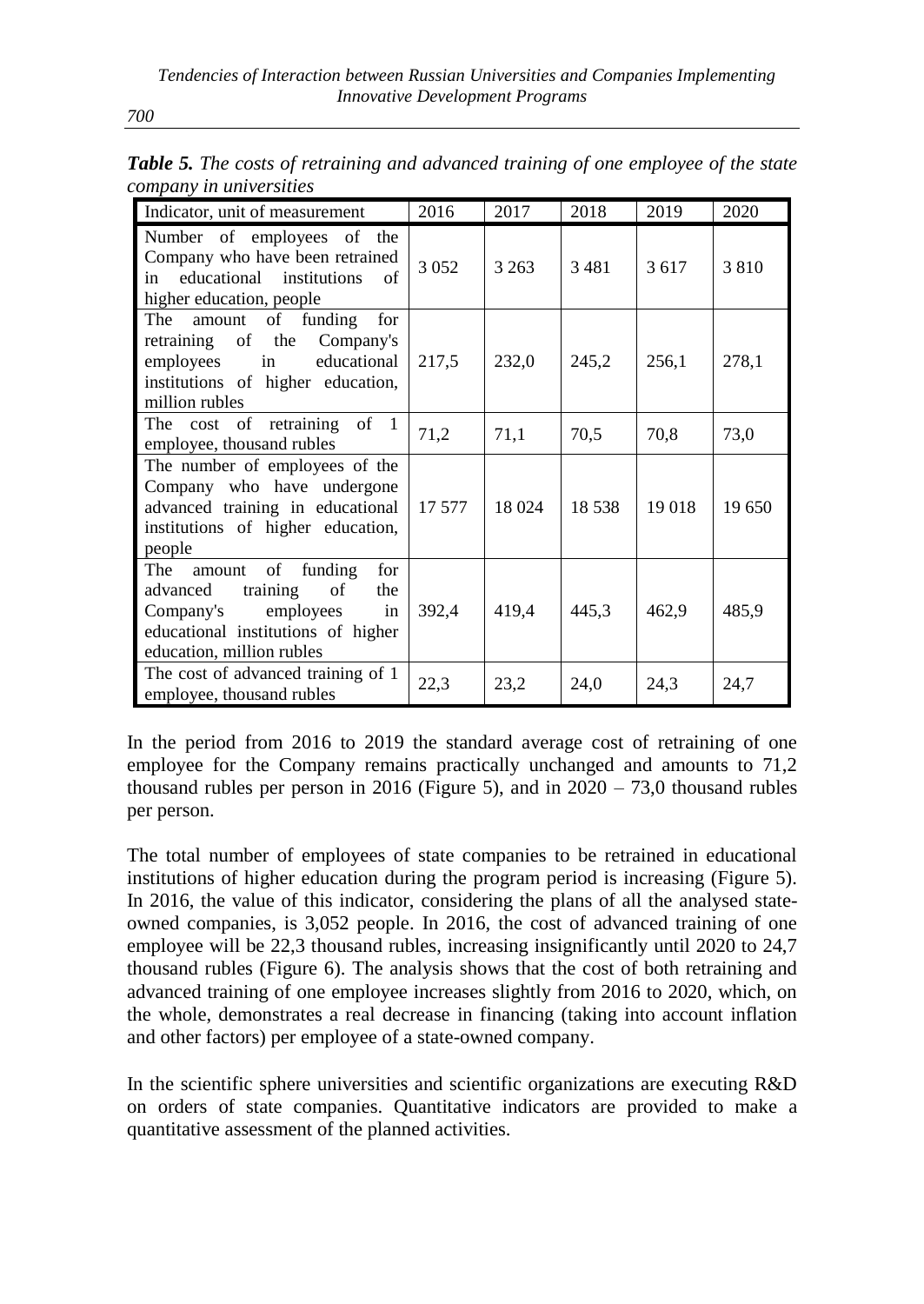

*Figure 5. The cost of retraining of one employee of a state company*

*Fig. 6. The cost of advanced training of one employee spent by a state company.*



The biggest expenditures of state companies are planned for works carried out by scientific organizations. The orders of state companies for R&D conducted by scientific organizations are to be increased from 30,6 billion rubles in 2016 to 41,8 billion rubles in 2020.

A dynamic growth is characteristic for indicators of the volume of financing of R&D carried out by both universities and scientific organizations on orders of state companies. There is an annual increase in financing, which indicates a stable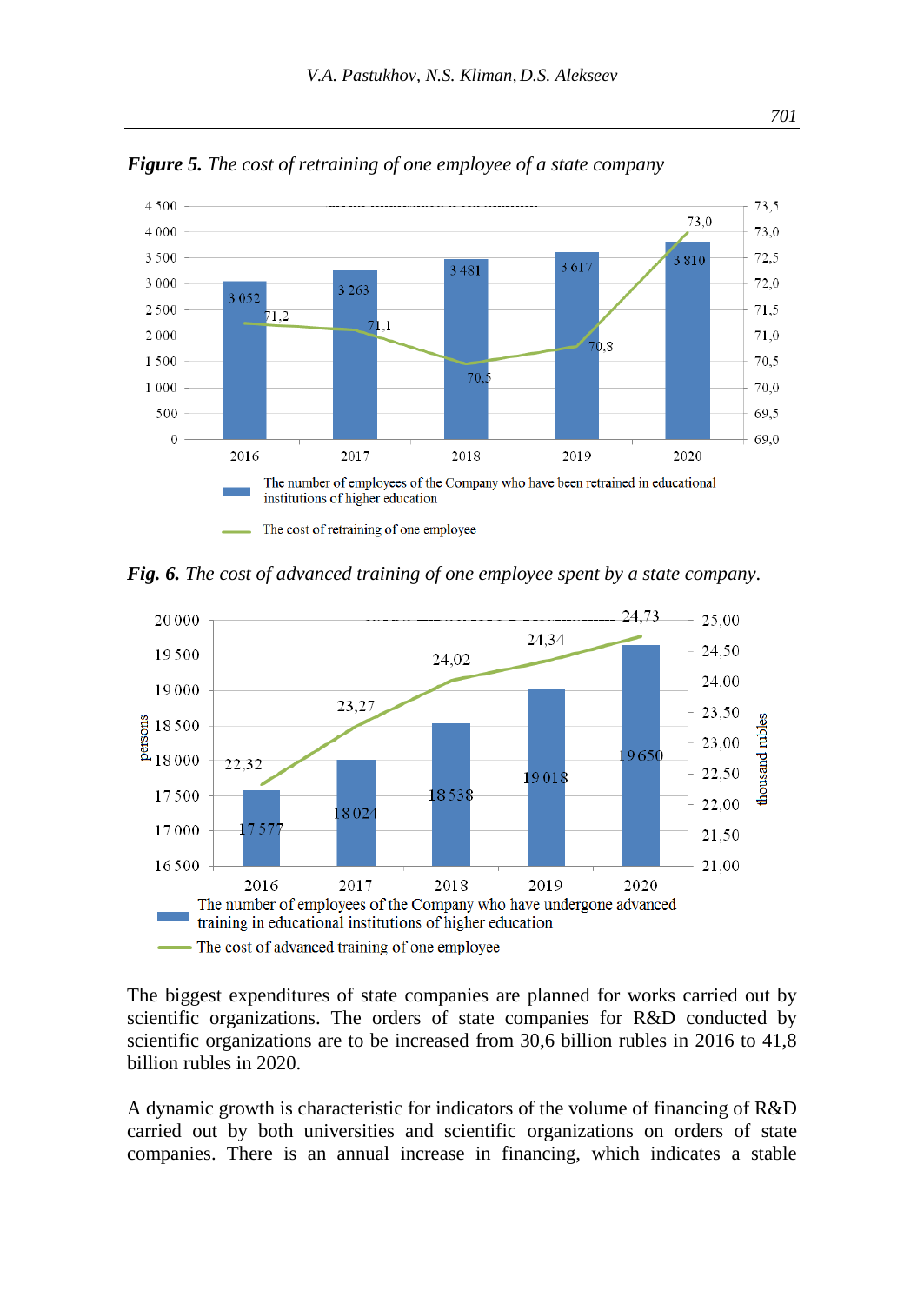demand of state companies for such services. In 2016, the total amount of funding for research and development carried out by universities on the orders of state companies is 6,7 billion rubles, in 2018 it will increase to 8,6 billion rubles, and by 2020 the amount of financing is expected to reach 12,9 billion rubles (Figure 7).

*Figure 7. Dynamics of R&D performed by educational and scientific organizations in 2016-2020*



The analysis of the peculiarities of interaction between universities and state companies in the scientific and educational spheres leads to the conclusion that the strengths of such interaction are the increased demand for the scientific potential of higher education institutions among state-owned companies, which proves the growing competencies of universities in the scientific sphere. The demand of stateowned companies for the improvement of qualifications of their personnel is stable with insignificant growth during the analysed period, which relates to the plans of state companies in the field of personnel training for the transition to new technologies. Based on the results of the conducted analysis it is expedient to recommend to the state companies to increase the unit cost of training of their employees to improve the efficiency of training compared with the current versions of innovative development programs submitted for analysis (it can be noted that considering the inflation factor, the unit cost of employees training even decreases by 2020 in comparison with 2016).

The plans presented by state-owned companies regarding innovative development programs include an increase in R&D funding. To determine whether this increase in funding will raise the efficiency of innovation activities of state companies, it is necessary to establish whether there is a correlation between R&D expenditures and indicators reflecting the effectiveness of innovation activities. The determination of such interrelationship will make it possible to plan the necessary increase in R&D expenditures sufficient to achieve the target performance indicators of innovation

*702*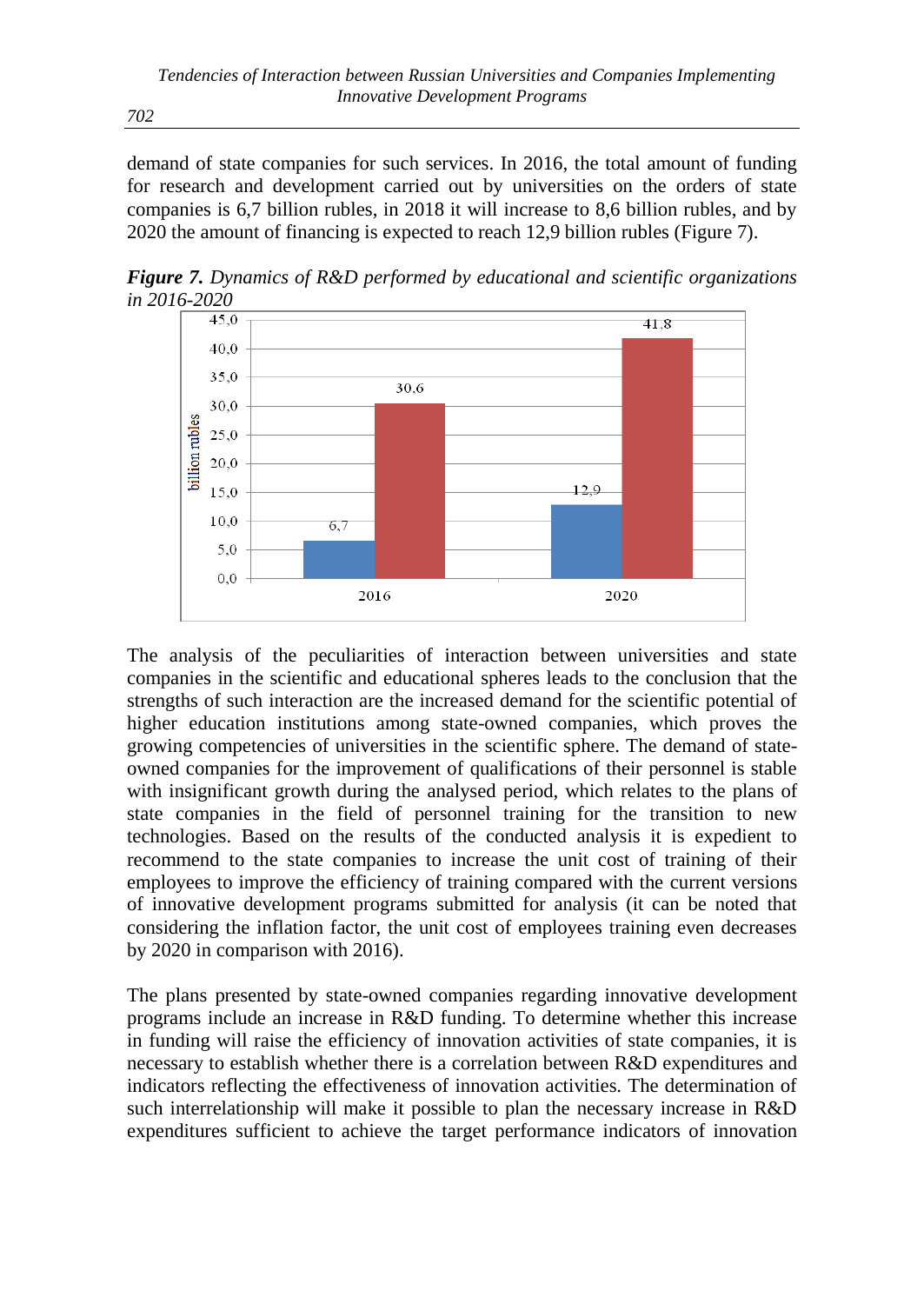activities of state companies. As an indicator of effectiveness, we use the revenues of state companies and the number of patents.

#### **3. The Results of Modeling**

Based on the collected data on the total volumes of R&D performed by 48 companies implementing innovative development programs, a regression model was built to determine whether there is a relationship between the amount of expenditures of state companies on R&D and their revenues for the period from 2011 to 2015. Presented below (Table 6) are the data for 2015 - a linear relationship between R&D expenditures and revenues in 2015 (and in 2011-2014) is not observed.

*Table 6. Data for linear relationship between R&D expenditures and revenues in 2015 (and in 2011-2014), R Square - 0,040866262; Adjusted R Square - 0,020015528; F - 1,959943603*

|                                                  | Coefficients | Standard<br>Error | t Stat      | P-value     | Lower 95%   | Upper $95\%$ |
|--------------------------------------------------|--------------|-------------------|-------------|-------------|-------------|--------------|
| Intercept                                        | 3232257,692  | 1938799,34        | 1,667144003 | 0,102281061 | 670342,9049 | 7134858,288  |
| $\overline{\phantom{0}}$<br>Variable<br>$\times$ | 0,012869101  | 0,009192347       | 1,399979858 | 0,168227981 | 0,005634134 | 0.031372336  |

The regression model shows that an increase in spending on R&D by 1 conventional unit increases revenues by 0,012 units with the presence of other constant factors, which means a weak relationship between R&D and revenues in state-owned companies. Probably, this can be explained by the negative macroeconomic situation and sanctions in which Russia found itself in 2013. As noted: *"... in 2014-2015 Russia faced simultaneous manifestations of three crisis components – structural, cyclical (internal situation) and external"* (Mau and Ulyukaev, 2015).

We conducted an analysis to determine the relationship between the number of registered patents (objects of intellectual property) and expenditures of the state companies on R&D.

According to the Oslo Manual (2010): *"A patent is a legal property right over an invention, which is granted by national patent offices. A patent provides to its owner a monopoly for exploiting the patented invention (with limited duration) as a counterpart to invention" ... "Patent statistics are increasingly used in various ways as indicators of the output of invention activities. The number of patents granted to a*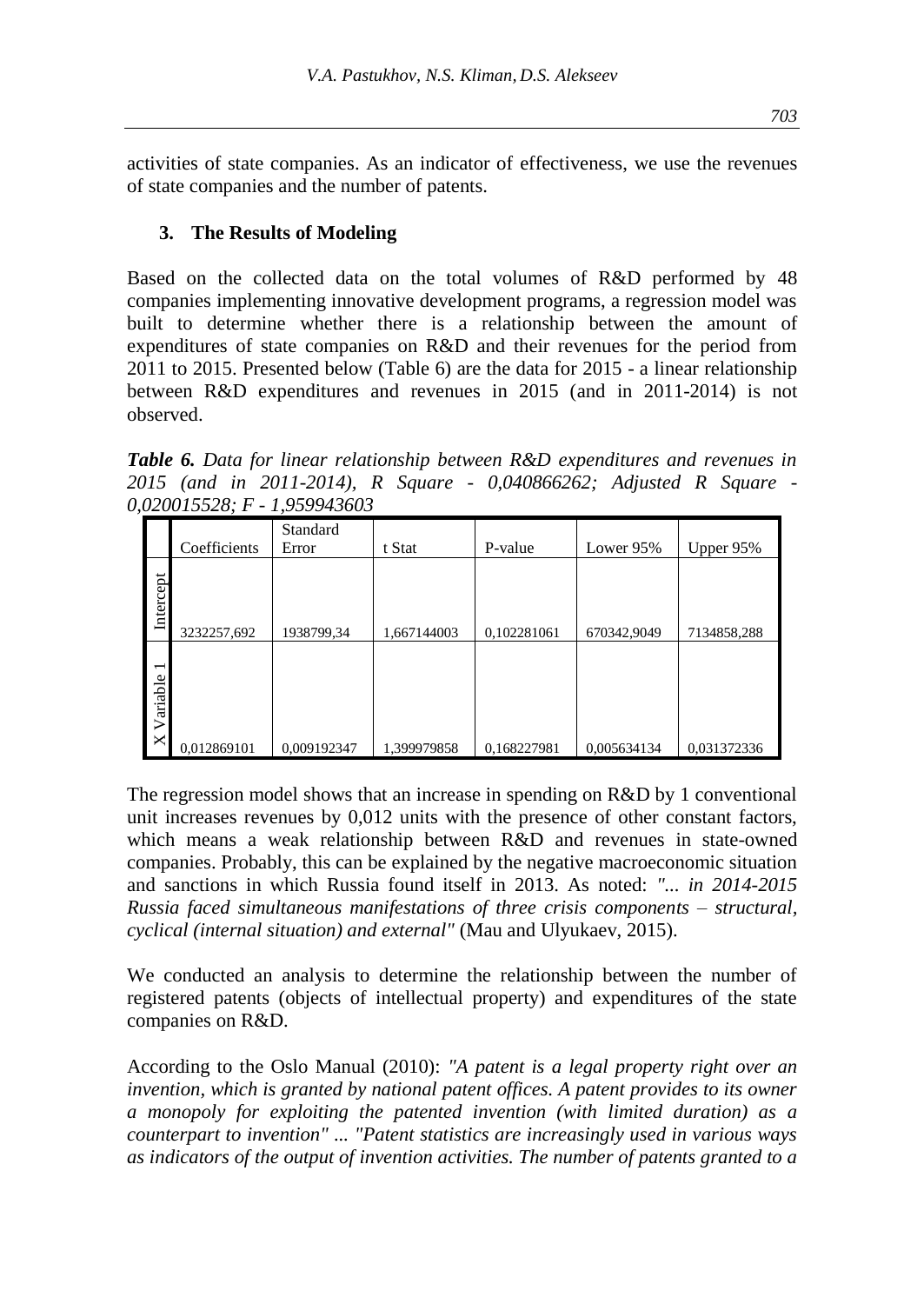*704*

*given firm or country may reflect its technological dynamism. Examination of the technologies patented can give some hints on the directions of technological change".*

We have analysed the available data on 30 companies for 2 years. Based on the analysis, the dependence in the general case looks as follows:

*y =* 6069045,76 *+* 35567,56*\* x,*

where the resultant variable *y* is the value of the company's annual expenditures on R&D, and variable  $x -$  the number of patents registered by the company in the reviewed year. The statistical dependence is supported by the following indicators (Table 7).

|                                                           | Coefficients | Standard<br>Error | t Stat      | PP-<br>value | Lower<br>95% | Upper<br>95% | Lower<br>95,0% | Upper<br>95,0% |
|-----------------------------------------------------------|--------------|-------------------|-------------|--------------|--------------|--------------|----------------|----------------|
| Intercept<br>ኦ΄                                           | 6069045,766  | 1789889,69        | 3,390737318 | 0,001283886  | 2483465,884  | 9654625,649  | 2483465,884    | 9654625,649    |
| $\overline{\phantom{0}}$<br>Variable<br>$\mathbf{I}$<br>× | 35567,56752  | 12919,56266       | 2,753000892 | 0,007945713  | 9686,573729  | 61448,56132  | 9686,573729    | 61448,56132    |

*Table 7. Indicators, that were used*

The second model established the relationship between the volume of R&D conducted by state-owned companies and the number of patents received (at the same time, innovative development programs in state-owned companies include: the number of intellectual property objects, the number of patents received in the current year and the previous two years, the number of patents used, the number of international applications, the number of the registered intellectual property items, etc.

The values of the number of patents used in the regression model can contain many types of intellectual property. A hypothesis about the existence of relationship between the number of registered patents (objects of intellectual property) and expenditures of a state company on R&D was confirmed at the level of significance of 95%. The model turned out to be significant.

# **4. Conclusions**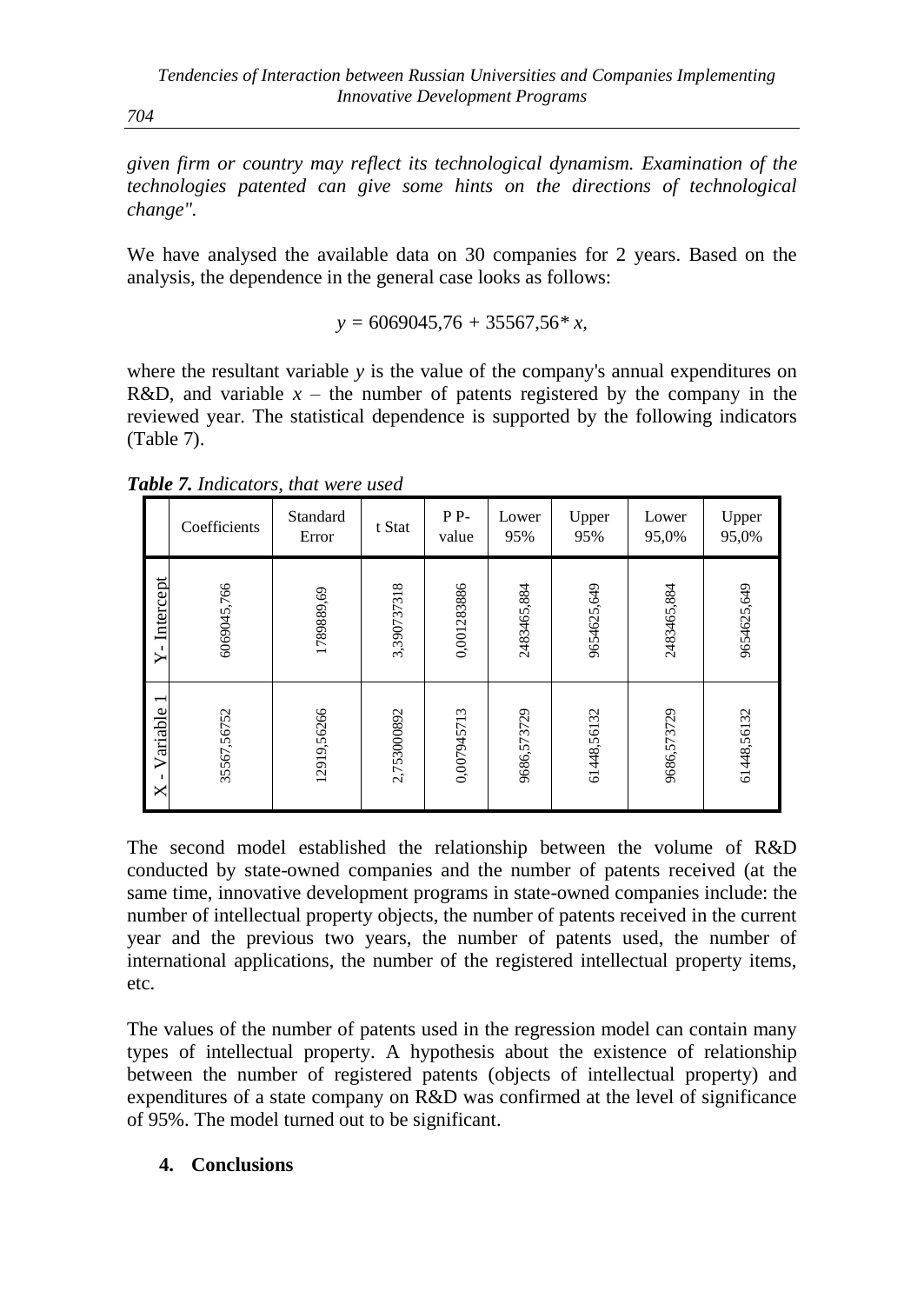The amount of expenditures on R&D and the indicators on the personnel engaged in research and development are the generally recognized indicators of innovative development and the main indicators of the effectiveness of countries' policies in stimulating innovation. High rates of labor productivity make it possible to ensure a high level of social and economic development. The latter is achieved through state policies aimed at the development of human capital, in particular, the financing of education and science. The sector of R&D in the developing countries continues to grow very rapidly mainly through public investments, however, in the developed economies the growth is caused by private (corporate) investments.

In Russia the revealed regularity suggests that investments into R&D play an important role regardless of the sources of financing, but private capital, which is both the customer and the consumer of innovations, is the most effective source of investments into R&D. One of the factors contributing to the low volumes of investments into research and development by the business sector in Russia is the structure of the economy focused on export with a low level of processing (redistribution).

However, many Russian state-owned companies implementing innovative development programs operate in science-intensive industries with high added value, which makes it possible to conduct international comparisons and to compare the generally accepted development criteria. To increase the role of the business sector in financing R&D in Russia it is necessary to actively use "soft" state policy measures that improve the investment climate, to improve the legislation in the area of innovation and investment cooperation and to refocus the innovation development strategies/innovative development programs on the global cooperation and the world market (A mere description of some joint projects in government documents is not sufficient). A purposeful system of measures is required that makes investments into R&D attractive from internal sources of state-owned companies facilitating the creation of intellectual property.

The results of the analysis aimed at verifying the existence of relationship between the number of registered patents and the expenditures of state-owned companies on R&D, some of which are carried out by universities, confirm the hypothesis. However, more efficient is the financing of R&D from the companie's own sources as seen in China. An active role of the state, which sets the model for the development of state companies, changes the traditional notion of the inefficiency of state enterprises and may be an alternative to privatization.

## **5. Acknowledgements**

The article was prepared with the financial support of the Ministry of Education and Science of the Russian Federation under the Agreement of June 15, 2016 No. 02.573.21.0014, the agreement identifier 0000000007416Н120002. The unique identifier of the research project RFMEFI57316X0014.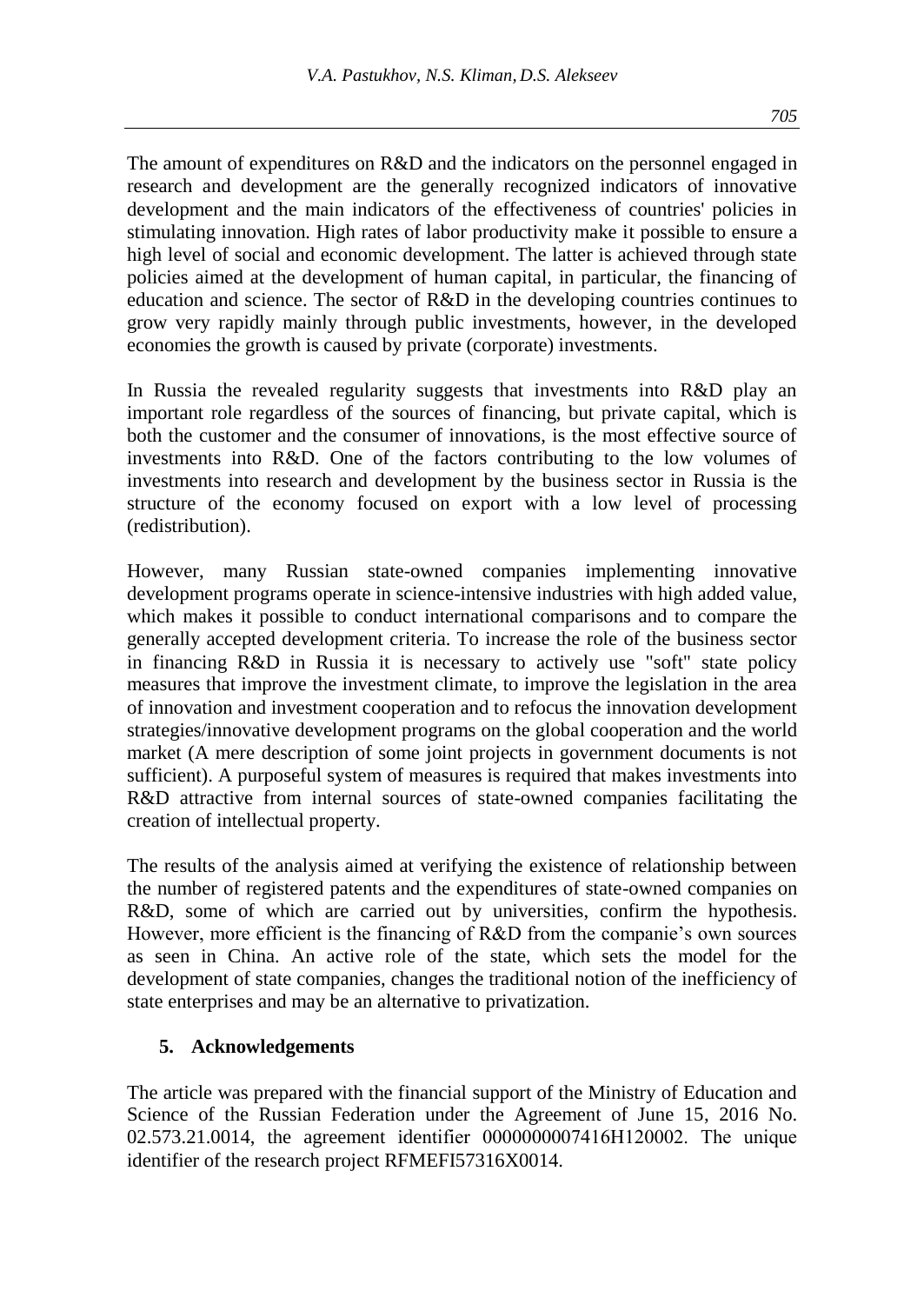## **References:**

| Abdrakhmanova, G.I., Gorodnikova, N.V. and Goknberg, L.M. 2015. Science. Innovations.                                                                                                |
|--------------------------------------------------------------------------------------------------------------------------------------------------------------------------------------|
| Information society 2015: Short Statistical Collection. Moscow, NIU HSE.                                                                                                             |
| Akopova, S.E., Przhedetskaya, V.N., Taranov, V.P., Israilova, A.E. 2017. Marketing aspects                                                                                           |
| of Russia-The European Union Cooperation in the Field of Education. European                                                                                                         |
| Research Studies Journal, 20(1), 267-275.                                                                                                                                            |
| Basic Statistics on Research and Development Institutions. 2016. China Statistical Yearbook.                                                                                         |
| URL: http://www.stats.gov.cn/tjsj/ndsj/2016/html/2002EN.jpg.                                                                                                                         |
| Basic Statistics on Scientific and Technological Activities. 2016. China Statistical Yearbook                                                                                        |
| 2016. URL: http://www.stats.gov.cn/tjsj/ndsj/2016/html/2001EN.jpg.                                                                                                                   |
| Basic Statistics on Science and Technology Activities of Industrial Enterprises above                                                                                                |
| Designated Size. 2016. China Statistical Yearbook. URL:                                                                                                                              |
| http://www.stats.gov.cn/tjsj/ndsj/2016/html/2004EN.jpg.                                                                                                                              |
| Dutta, S., Lanvin, B. and Wunsch-Vincent, S. (eds.). 2016. The Global Innovation Index                                                                                               |
| 2016 Winning with Global Innovation (WIPO). URL:                                                                                                                                     |
| https://www.globalinnovationindex.org/userfiles/file/reportpdf/gii-full-report-2016-<br>v1.pdf.                                                                                      |
| Esfahani, H.S. and Ramirez, M.T. 2003. Institutions, Infrastructure and Economic Growth.                                                                                             |
| Journal of Development Economics, 70(2), 443-477.                                                                                                                                    |
| Gershman, M.A. 2013. Innovative development programs for companies with state                                                                                                        |
| participation: First results. Foresight, 7(1), 29-43.                                                                                                                                |
| Gorodnikova, N.V., Gokhberg, L.M. and Ditkovsky, K.A. 2016. Indicators of Science 2016:                                                                                              |
| Statistical Digest. Moscow, NIU HSE.                                                                                                                                                 |
| Klyucharyov, G.A. 2015. About "Training Organizations" and Corporate Education in the                                                                                                |
| Innovative Context. Materials of the All-Russian Scientific and Practical                                                                                                            |
| Conference "Society and Sociology in Contemporary Russia", 136-146, Vologda,                                                                                                         |
| <b>ISEDT RAS.</b>                                                                                                                                                                    |
| Kokueva, V.V. and Tsertseil, Yu.S. 2016. Evaluation of Innovation Activity of Enterprises in<br>Russia and the Identification of Factors of Influence. Collection of Articles of the |
| Winners of the II International Scientific and Practical Conference: Modern                                                                                                          |
| Economy: Current Issues, Achievements and Innovations, 129-133, Penza, MCSN                                                                                                          |
| "Science And Education".                                                                                                                                                             |
| Latyshev, I.O. and Akhmetshin, E.M. 2015. Methodological Approaches to Analyzing the                                                                                                 |
| Indicators of Human Capital Management in the Interests of Innovation                                                                                                                |
| Development of Enterprise. International Business Management, 9(6), 1565-1570.                                                                                                       |
| Mau, V.A. and Ulyukaev, A.V. 2015. From Economic Crisis to Economic Growth or How                                                                                                    |
| Stop to Turn up Crisis into Stagnation. Economic Questions, 4, 5-9.                                                                                                                  |
| Morris, M.H. and Jones, F.F. 1999. Entrepreneurship in Established Organizations: The Case                                                                                           |
| of the Public Sector. Entrepreneurship: Theory and Practice, 24(1), 71-91.                                                                                                           |
| Nikitin, G.S. 2016. Key Instruments of the New Industrial Policy of the Russian Federation.                                                                                          |
| Effective Anti-Crisis Management, 1, 74-79.                                                                                                                                          |
| OECD. 2016a. Gross Domestic Expenditure on R-D by Sector of Performance and Source of                                                                                                |
| Funds. URL: http://stats.oecd.org/Index.aspx?DataSetCode=GERD_FUNDS.                                                                                                                 |
| OECD. 2016b. Main Science and Technology Indicators Database. URL:                                                                                                                   |
| http://www.oecd.org/sti/msti.htm.                                                                                                                                                    |
| Osadchy, E.A. and Akhmetshin, E.M. 2015. The Intellectual Capital Importance and the                                                                                                 |
| Role of Organizations against the Backdrop of a Crisis: Innovation Vector. Social                                                                                                    |
| Sciences (Pakistan), 10(6), 1013-1020.                                                                                                                                               |